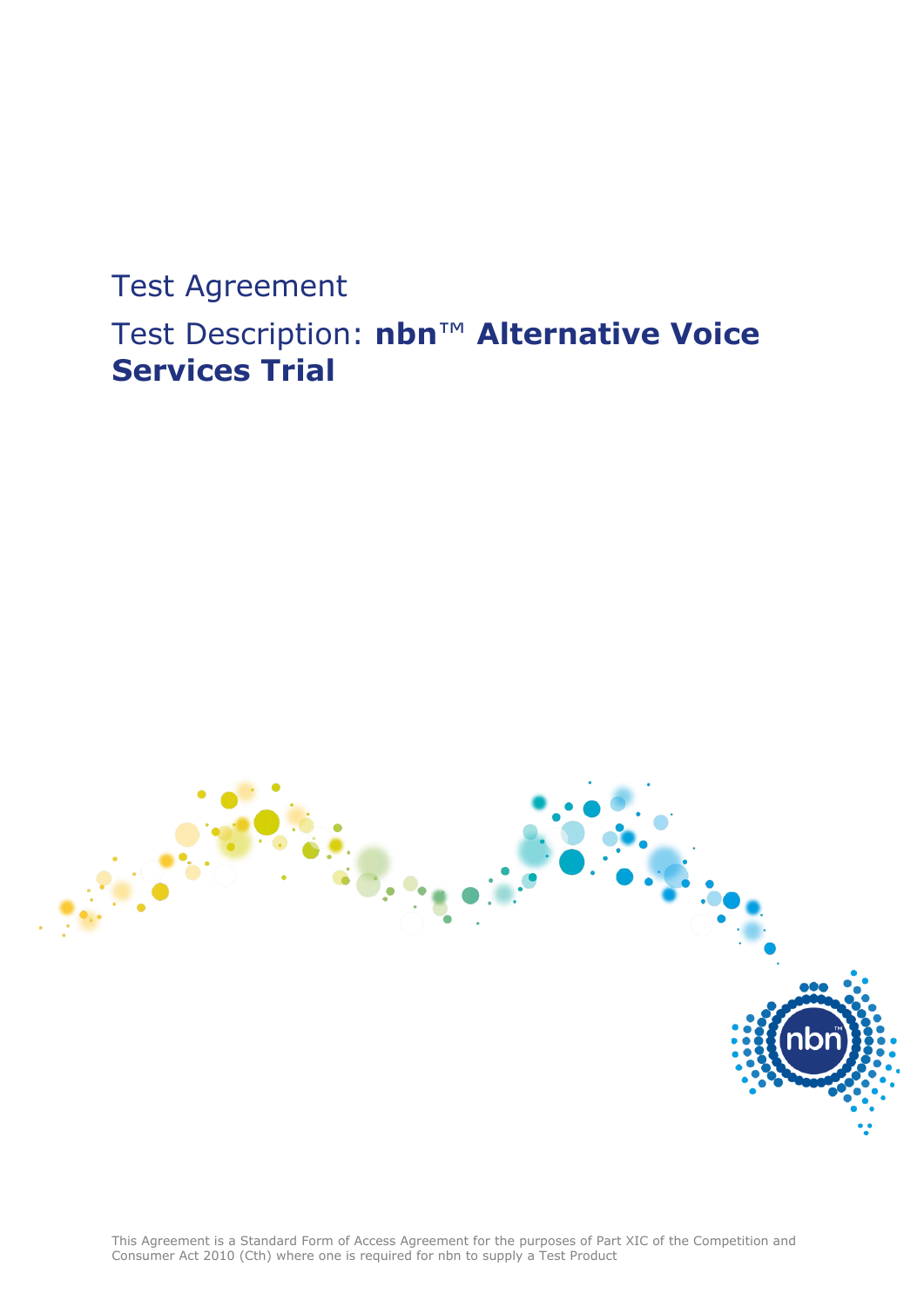# Test Agreement

# Test Description: **nbn**™ **Alternative Voice Services Trial**

| Version | <b>Description</b>                                                                    | <b>Effective Date</b> |
|---------|---------------------------------------------------------------------------------------|-----------------------|
| 1.0     | Issued on 19 April 2021                                                               | <b>TBA</b>            |
| 1.1     | Correction to Wireless Test Product and Low Band Wireless<br>Test Product description | 11 August 2021        |
|         |                                                                                       |                       |

#### **Copyright**

This document is subject to copyright and must not be used except as permitted below or under the *Copyright Act 1968* (Cth). You must not reproduce or publish this document in whole or in part for commercial gain without the prior written consent of **nbn**. You may reproduce and publish this document in whole or in part for educational or non-commercial purposes as approved by **nbn** in writing.

Copyright © 2021 **nbn** Limited. All rights reserved. Not for general distribution.

#### **Disclaimer**

This document is provided for information purposes only. The recipient must not use this document other than with the consent of **nbn** and must make their own inquiries as to the currency, accuracy and completeness of this document and the information contained in it. The contents of this document should not be relied upon as representing **nbn**'s final position on the subject matter of this document, except where stated otherwise. Any requirements of **nbn** or views expressed by **nbn** in this document may change as a consequence of **nbn** finalising formal technical specifications, **nbn**'s ongoing internal reviews, or legislative and regulatory developments.

#### **Environment**

**nbn** asks that you consider the environment before printing this document.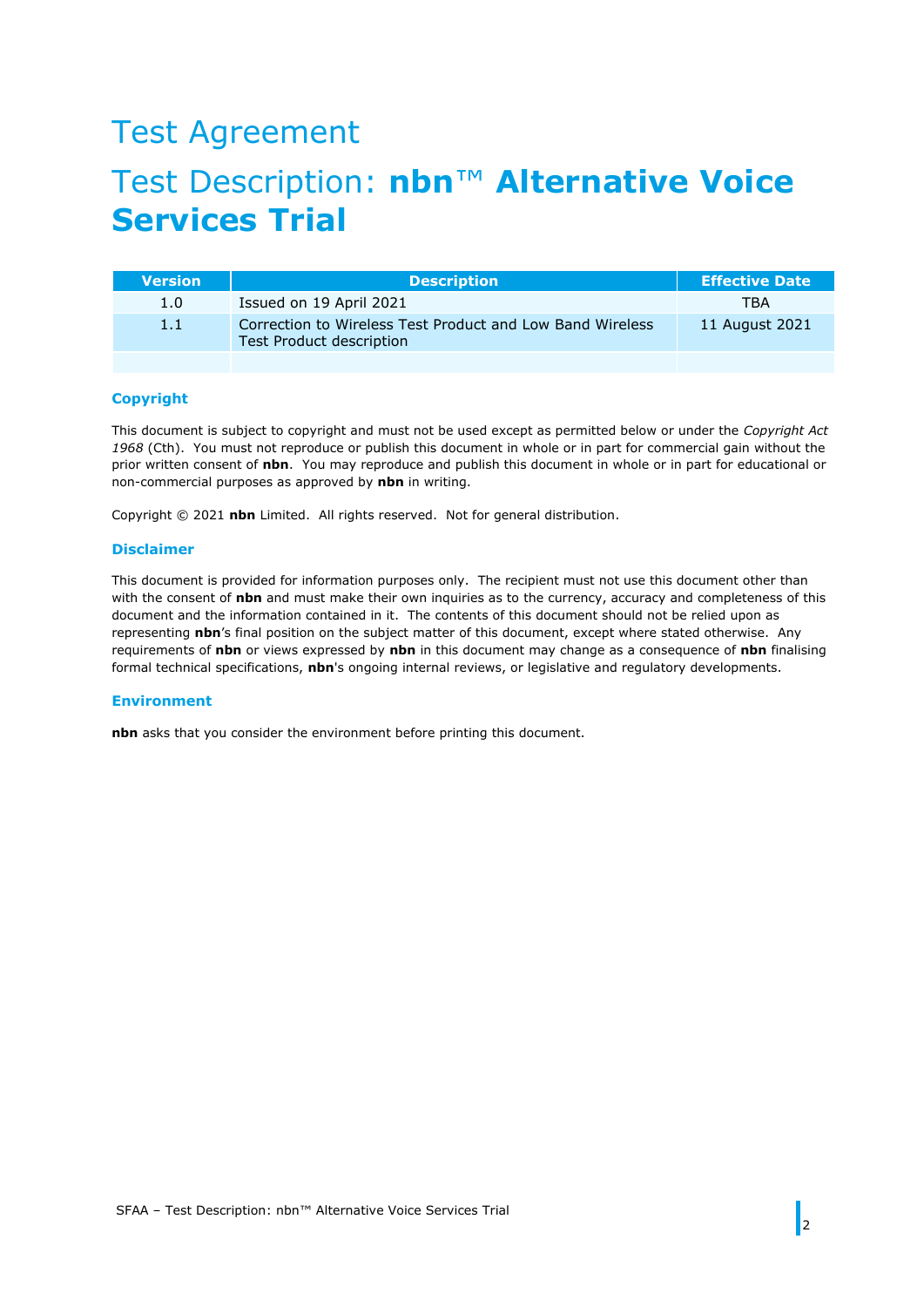# **Contents**

| 1. | <b>Interpretation and definitions</b>              | 4  |  |
|----|----------------------------------------------------|----|--|
|    | 1.1<br>Interpretation                              | 4  |  |
|    | 1.2<br>Definitions                                 | 5  |  |
| 2. | <b>Pre-conditions</b>                              | 6  |  |
|    | Preconditions for participation<br>2.1             | 6  |  |
|    | Failure to comply<br>2.2                           | 6  |  |
| З. | <b>Documentation</b>                               | 6  |  |
| 4. | <b>Test Product</b>                                | 7  |  |
| 5. | <b>Test End Users</b><br>9                         |    |  |
| 6. | <b>Service Levels</b>                              | 10 |  |
| 7. | <b>Test Participant's Obligations</b>              | 11 |  |
|    | <b>General Obligations</b><br>7.1                  | 11 |  |
|    | 7.2<br><b>Test Contact</b>                         | 11 |  |
|    | 7.3<br>Test Results and Reporting                  | 11 |  |
| 8. | <b>Financials</b>                                  | 12 |  |
|    | 8.1<br>Charges                                     | 12 |  |
| 9. | Term, termination and withdrawal                   | 12 |  |
|    | Term and termination<br>9.1                        | 12 |  |
|    | 9.2<br>Cancellation by nbn                         | 13 |  |
|    | 9.3<br>Cancellations by Test Participant           | 13 |  |
|    | Obligations regarding termination of supply<br>9.4 | 13 |  |
|    | 10. Liability exclusion                            | 13 |  |
|    | 11. Test Participant Acknowledgements              | 14 |  |
|    | 12. Test Confidential Information                  | 14 |  |
|    | <b>Test Products</b><br><b>Appendix A</b>          | 17 |  |
| 1. | <b>Wireless Test Product</b>                       | 17 |  |
| 2. | Sky Muster™ Plus Test Product                      | 20 |  |
| З. | <b>Low Band Wireless Test Product</b>              | 21 |  |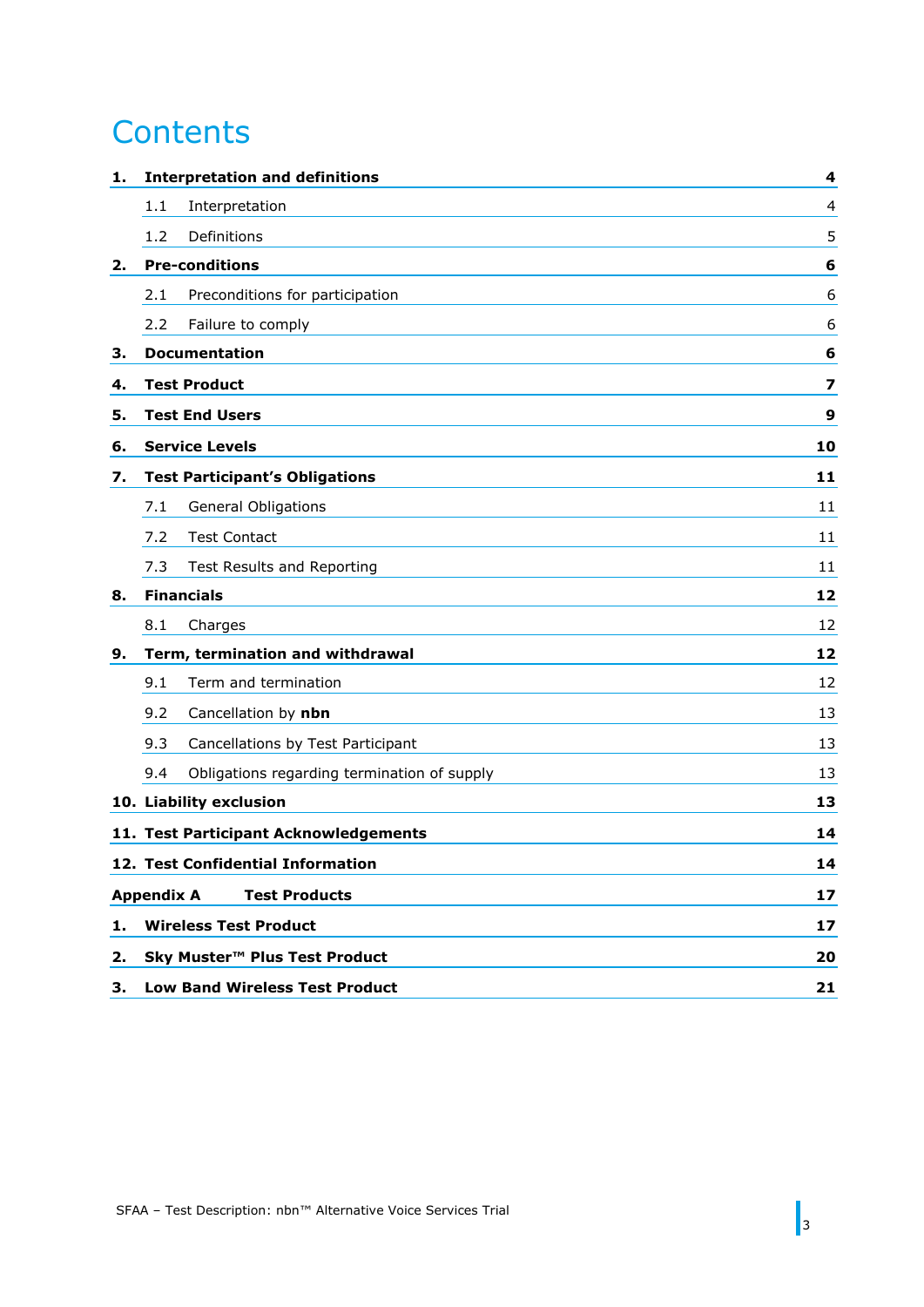# Test Agreement

# Test Description: **nbn**™ **Alternative Voice Services Trial**

## **Parties**

- nbn co limited (ABN 86 136 533 741) of Level 13, 100 Mount Street, North Sydney NSW 2060 (**nbn**);
- <company name> (ABN XX XXX XXX XXX) of <address> (**Test Participant**).

## **Background**

- A. A significant proportion of Australia's land mass is identified as being rural and remote where traditional terrestrial voice connectivity is limited in its availability.
- B. To service users operating in these locations, technologies such as wireless and satellite can be used to provide connectivity. These technologies have been designed to operate in these types of locations and using a range of wireless technologies to delivery internet services capable of supporting Voice Over IP (VoIP) and Ethernet connectivity to the internet.
- C. **nbn** is seeking to trial the use of various broadband technologies to support the delivery of IP based voice services in rural and remote areas of Australia which have traditionally been serviced with long copper lines or High Capacity Radio Concentrator (HCRC) networks.
- D. This document constitutes a Test Description for the purposes of the Standard Test Terms.
- E. The purpose of the Test is to enable **nbn** and Test Participant to test:
	- the capability of **nbn** and Test Participant to deliver the Test Product;
	- the performance and functionality of the Test Product; and
	- the capability of **nbn** and Test Participant to order, provision, support, and operate the Test Product.

# <span id="page-3-0"></span>1. Interpretation and definitions

### <span id="page-3-1"></span>1.1 Interpretation

For the purposes of this Test Description:

- (a) any capitalised term used but not defined in this Test Description has the meaning given to that term in the Standard Test Terms unless expressly specified otherwise; and
- (b) any capitalised term used but not defined in this Test Description or the Standard Test Terms has the meaning given to that term, in the following order of precedence, in the standard form of access agreement version of:
	- (i) the WBA; and
	- (ii) the SMP-IA,

published on the **nbn**'s Website from time to time.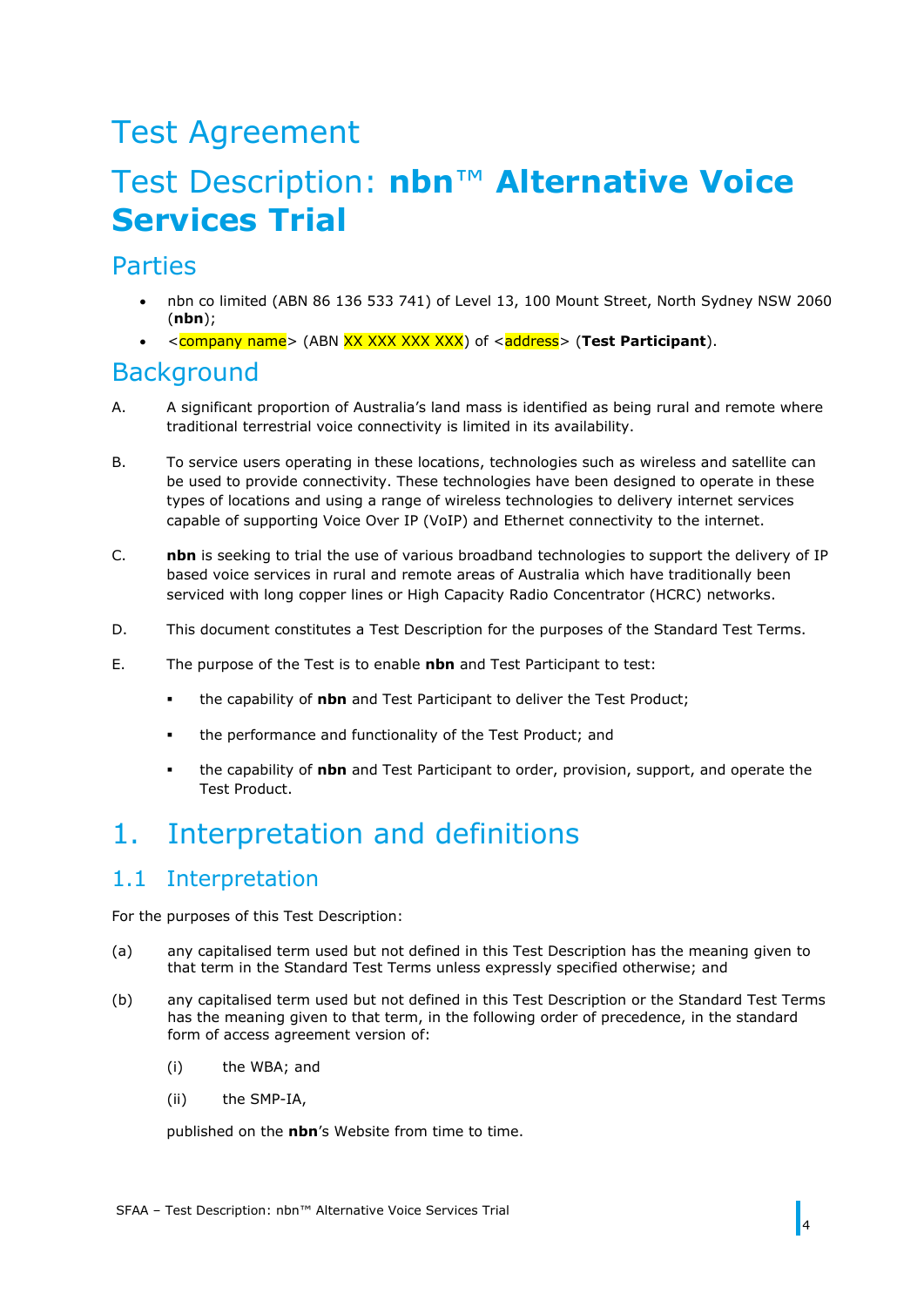## <span id="page-4-0"></span>1.2 Definitions

In this Test Description:

**Agreement** means this Test Description and the Standard Test Terms.

**Eligible Premises** means a Premises, notified by **nbn** to the Test Participant, as being eligible to receive a Test Product.

**Low Band Wireless Test Product** means the low-band wireless product provided on a test basis, as described in clause [Appendix A3](#page-20-0) of [Appendix A](#page-16-0) and as may be further described in any Test Plan.

**Monthly Reporting Template** means a document outlining relevant feedback, data and insights in relation to the Test that is required to be completed by Test Participant and returned to **nbn**.

**nbn Indemnified Parties** means **nbn**, each of **nbn**'s Related Bodies Corporate, each of the Personnel of **nbn** and **nbn**'s Related Bodies Corporate, each of **nbn**'s subcontractors and each of the Personnel of each of **nbn**'s subcontractors.

#### **nbn™ Network Boundaries** means:

- (a) the Test UNI; and
- (b) the **nbn**™ Upstream Network Boundary.

#### **nbn™ Upstream Network Boundary** means:

- (a) in respect of the Low Band Wireless Test Product and the Wireless Test Product, the point described in paragraph (b) in the definition of "**nbn**™ Network Boundaries" in the WBA; and
- (b) in respect of the SkyMuster™ Plus Test Product, the Internet Point of Presence.

**SkyMuster™ Plus Test Product** means a SkyMuster™ Plus based solution as described in clause [Appendix A2](#page-19-0) of [Appendix A](#page-16-0) and as may be further described in any Test Plan.

**SMP-IA** means the most recent agreement entitled "**nbn**™ Sky Muster™ Plus Interim Agreement" that may have been entered into between the parties (as amended from time to time) including any replacement version of that agreement that may be entered into between the parties.

**Standard Test Terms** means the agreement entitled "Test Agreement – Standard Test Terms" entered between **nbn** and Test Participant.

**Test Confidential Information** means Confidential Information that **nbn** designates as being "Test Confidential Information".

**Test Contact** means each person appointed by each of **nbn** and Test Participant as:

- (a) their single central contact point regarding the Test; and
- (b) any additional people appointed as contact points in relation to specific matters regarding the Test (such as operational or technical issues).

**Test End User** means the Contracted End User at a Test Premises.

**Test End User Equipment** means any equipment that is used by a Test End User in connection with the Test Products, including routers and personal computers.

**Test Premises** means an Eligible Premises to which **nbn** is supplying a Test Product under this Agreement.

**Test Premises Quota** has the meaning given to that term in clause [5\(c\).](#page-8-1)

SFAA – Test Description: nbn™ Alternative Voice Services Trial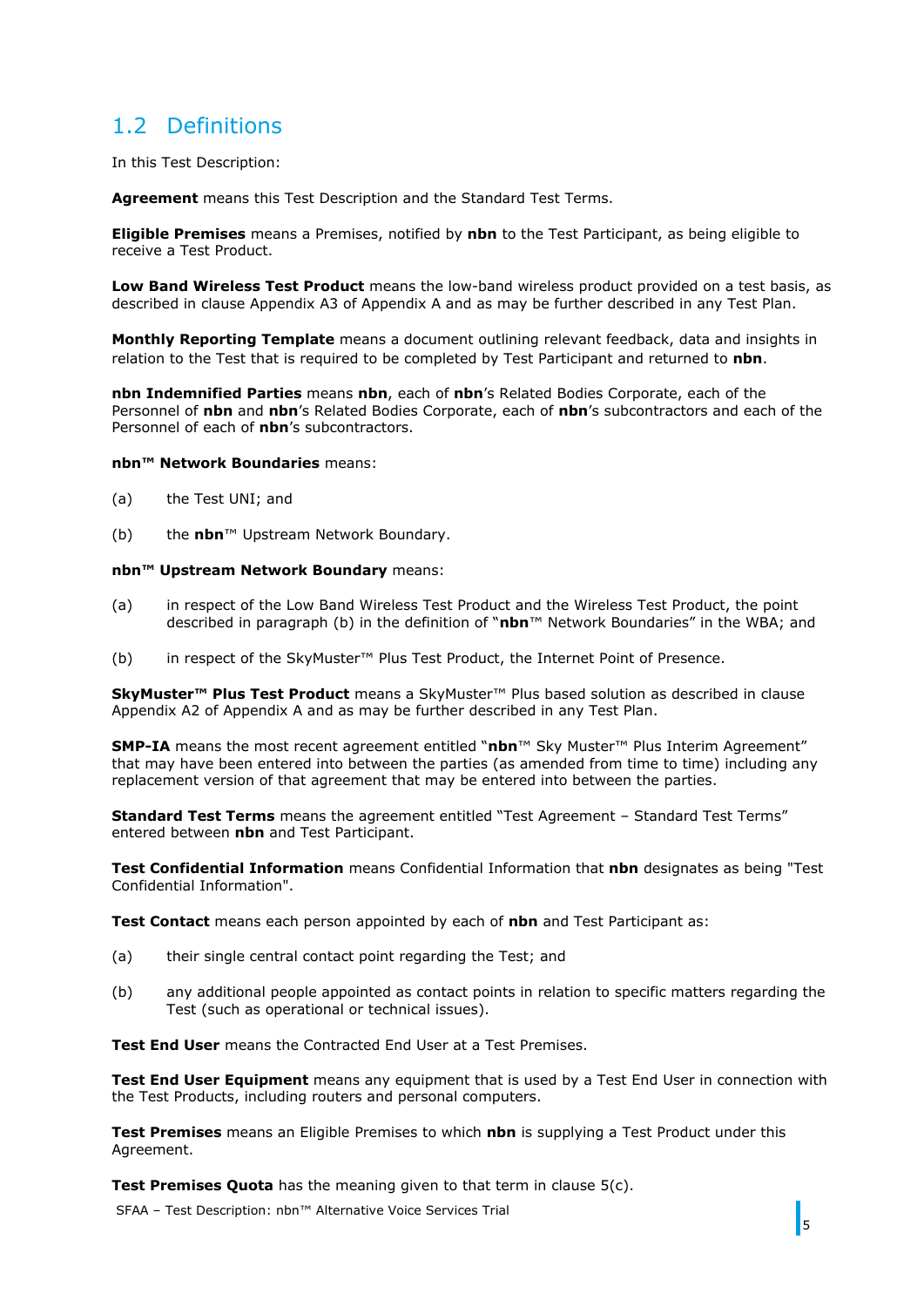**Test Product** means any one of the following, as described in [Appendix A,](#page-16-0) and as may be further described in any Test Plan:

- (a) Low Band Wireless Test Product;
- (b) Wireless Test Product; and
- (c) SkyMuster™ Plus Test Product.

**Test Product Component** means, as the context requires, the Test AVC, Test CVC, Test NNI, Test Plan or Test UNI.

**Test Term** means the term of the Test as determined in accordance with clause [9.1.](#page-11-3)

**Uninterrupted Power Supply** or **UPS** means a battery backup power source supplied by **nbn** to provide emergency power for up to 4 hours to any other equipment supplied by **nbn** or Test Participant as part of this Test, when the mains power supply is interrupted.

**Wireless Test Product** means the **nbn**™ Ethernet (Wireless) based solution as described in clause [Appendix A1](#page-16-1) of [Appendix A](#page-16-0) and as may be further described in any Test Plan.

## <span id="page-5-0"></span>2. Pre-conditions

## <span id="page-5-1"></span>2.1 Preconditions for participation

To participate in this Test, Test Participant must by the date notified by **nbn**:

- (a) have completed the relevant on-boarding and certification activities required by **nbn** for this Test;
- (b) have responded to the EOI request and been selected by nbn to participate in this Test
- (c) be a party to a WBA and, at all such times, be fully compliant with the terms of that WBA; and
- (d) to the extent the Test Participant will be supplied with a SkyMuster™ Plus Test Product under this Test, be a party to the SMP-IA and, at all such times, be fully compliant with the terms of that SMP-IA.

### <span id="page-5-2"></span>2.2 Failure to comply

If Test Participant ceases to comply with the conditions in clause [2.1](#page-5-1) at any time, **nbn** may immediately do any one or more of the following things:

- (a) exclude Test Participant from the Test;
- (b) cease supplying the Test Product to the Test Participant; and
- (c) terminate this Agreement.

## <span id="page-5-3"></span>3. Documentation

- <span id="page-5-4"></span>(a) **nbn** may, without limiting clause [9,](#page-11-2) immediately amend or replace this Test Description or any Test Plan, with 10 Business Days' notice to Test Participant.
- (b) If **nbn** provides notice under clause [3\(a\),](#page-5-4) the parties will use reasonable endeavours to work with each other for the purpose of avoiding any inconvenience to either party or Test End User(s).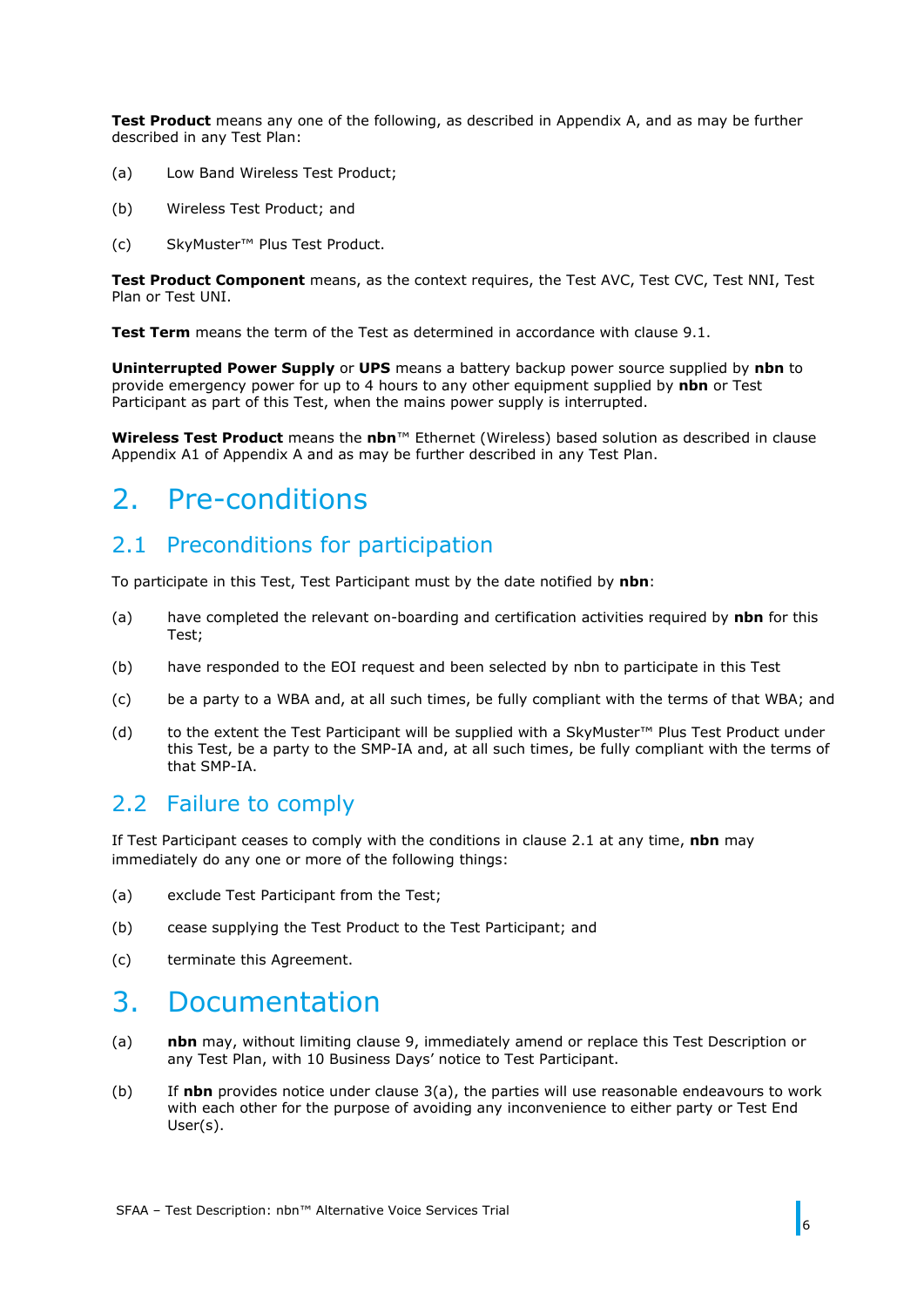## <span id="page-6-0"></span>4. Test Product

- (a) Subject to clause [4\(f\),](#page-7-0) **nbn** may supply a Test Product to Test Participant in respect of a Premises for up to 12 months if:
	- (i) the relevant Premises is an Eligible Premises;
	- (ii) a Site Qualification Enquiry indicates the Eligible Premises is able to be supplied with a Test Product;
	- (iii) Test Participant does not, by taking supply of such a Test Product, exceed its Test Premises Quota (except where Test Participant is permitted to take supply of additional Test Products in accordance with the Eligible Premises redistribution process in clause [5\(d\)\)](#page-8-2); and
	- (iv) Test Participant requests the supply of the Test Product to the Eligible Premises and confirms to **nbn** that Test Participant will supply a Downstream Product at that location.
- (b) Following the allocation of an Eligible Premises to Test Participant in accordance with the processes in clause [5\(b\),](#page-8-3) Test Participant may request the supply of the Test Product in accordance with the processes set out in any applicable Test Plan, including by placing a Connect or Modify Order (as relevant).
- (c) Test Participant must not place a Connect or Modify Order for supply of the Test Product, in relation to an Eligible Premises that is:
	- (i) in respect of any Sky Muster™ Plus Test Product:
		- (A) in a Limited Access Area, other than a Premises approved by **nbn** (in its absolute discretion) as being eligible for this Test; or
		- (B) outside the footprint of the SMP Network; or
	- (ii) in respect of any Wireless Test Product or Low Band Wireless Test Product:
		- (A) in a Remote Area, other than a Premises approved by **nbn** (in its absolute discretion) as being eligible for this Test; or
		- (B) outside the footprint of the Wireless Network,
- (d) From time to time, **nbn** may amend the scope of any Eligible Premises which are not Test Premises, by notice to Test Participant including the addition or removal of Eligible Premises.
- <span id="page-6-1"></span>(e) **nbn** may as part of the supply of the Test Product,
	- (i) provide to a Test End User, a UPS and a test probe to support testing on the Test Product (both of which constitute **nbn**™ Equipment);
	- (ii) perform installation and activation activities in respect of each Test Product in respect of each Test Premises in accordance with the table below; and

| <b>Test Product</b>                    | <b>Existing nbn End</b><br>User? | <b>Installation approach</b>                                                                                                                         |
|----------------------------------------|----------------------------------|------------------------------------------------------------------------------------------------------------------------------------------------------|
| <b>Wireless Test</b><br><b>Product</b> | Y                                | Self-installation of UPS and test probe by Test End<br><b>User</b>                                                                                   |
|                                        | N                                | nbn to install nbn™ Equipment (other than the UPS<br>and test probe) at Test Premises + Self-installation<br>by Test End User for UPS and test probe |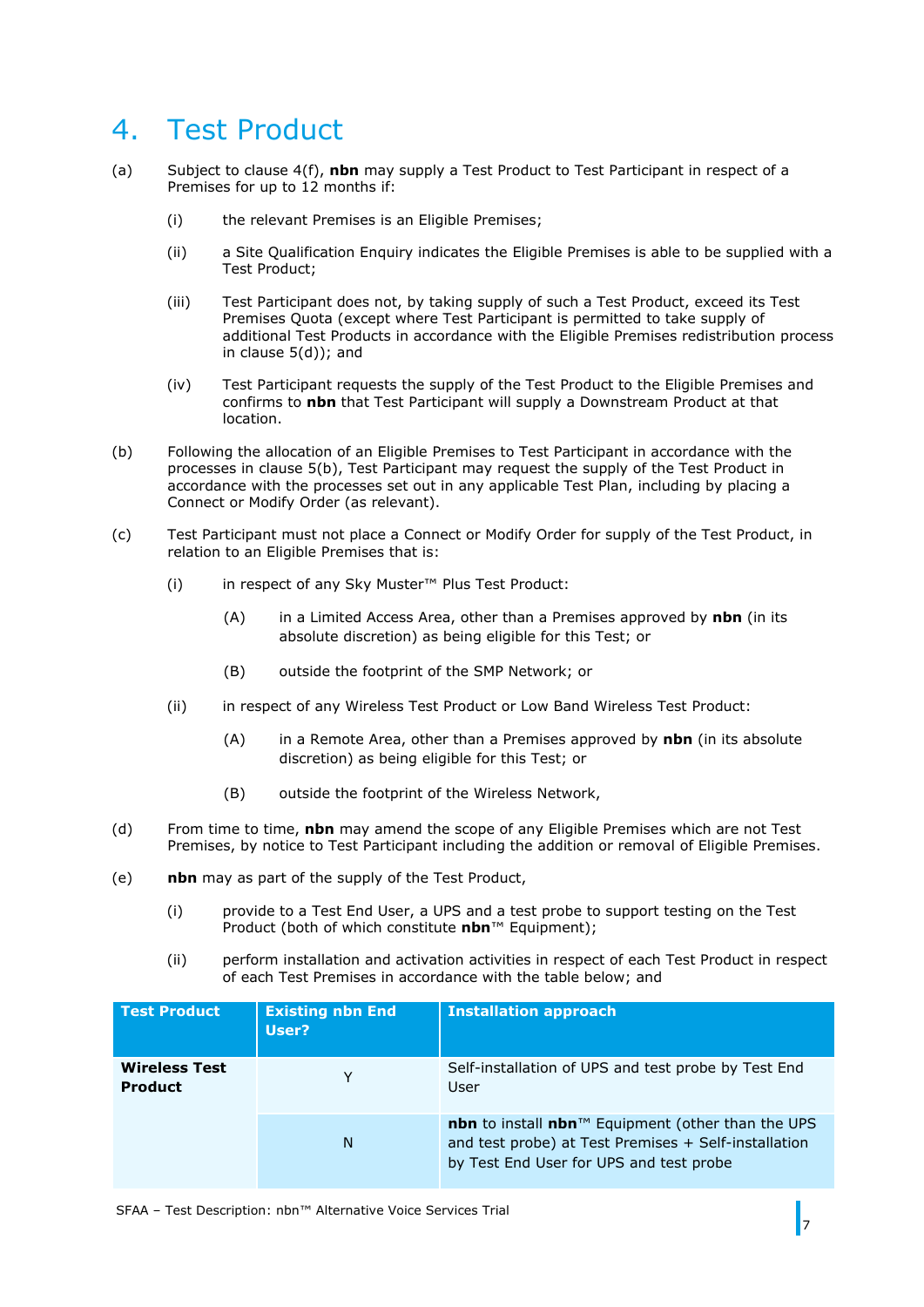| <b>Test Product</b>                                       | <b>Existing nbn End</b><br>User? | <b>Installation approach</b>                                                                                                                                                                |
|-----------------------------------------------------------|----------------------------------|---------------------------------------------------------------------------------------------------------------------------------------------------------------------------------------------|
| Sky Muster™<br><b>Plus Test</b><br><b>Product</b>         | Y                                | Self-installation of UPS and test probe by Test End<br>User                                                                                                                                 |
|                                                           | N                                | <b>nbn</b> to install $nbn^{m}$ Equipment (other than the UPS<br>and test probe) at Test Premises + Self-installation<br>by Test End User for UPS and test probe                            |
| <b>Low Band</b><br><b>Wireless Test</b><br><b>Product</b> | Y                                | <b>nbn</b> to install <b>nbn</b> <sup><math>M</math></sup> Equipment (other than the UPS<br>and test probe) at Test Premises + Self-installation<br>by Test End User for UPS and test probe |
|                                                           | N                                | nbn to install nbn™ Equipment (other than the UPS<br>and test probe) at Test Premises + Self-installation<br>by Test End User for UPS and test probe                                        |

- <span id="page-7-1"></span>(iii) cease supply of Test Products following the conclusion of the Test and remove any **nbn**™ Equipment from a Test Premises (as described in the Test Plan) following the disconnection of any such Test Product.
- <span id="page-7-0"></span>(f) Test Participant acknowledges and agrees that:
	- (i) to the extent **nbn** liaises with any Test End Users in providing any installation, activation or assurance services to Test Participant, **nbn** will be doing so on behalf of the Test Participant;
	- (ii) a request to supply a Test Product to an Eligible Premises, made by the Test Participant to **nbn**, must be notified in accordance the timeframes specified in any Test Plan;
	- (iii) **nbn** will commence installation and activation activities in respect of Test Products on and from 1 May 2021;
	- $(iv)$  except as set out in clause  $4(e)$ , Test Participant is responsible for all other equipment (including Test End User Equipment) that may be required for the Test;
	- (v) without limiting **nbn**'s obligations under this Agreement, Test Participant is responsible for (and assumes all liabilities and obligations in respect of) all activities required for the supply of and Downstream Products beyond the **nbn**™ Network Boundaries, including all services, systems, equipment or facilities associated with the supply of Downstream Products; and
	- (vi) the supply of each Test Product is subject to the availability of any relevant inputs in connection with that Test Product, including:
		- (A) in respect of a Low Band Wireless Test Product or Wireless Test Product, the capacity on the Wireless Network;
		- (B) in respect of a SkyMuster™ Plus Test Product the capacity on the SMP Network;
		- (C) any equipment, systems and infrastructure; and
		- (D) ability of the Test Participant, where appropriate, to have available a suitable equipment to support a voice service to be supplied to the Test End User by Test Participant, as relevant.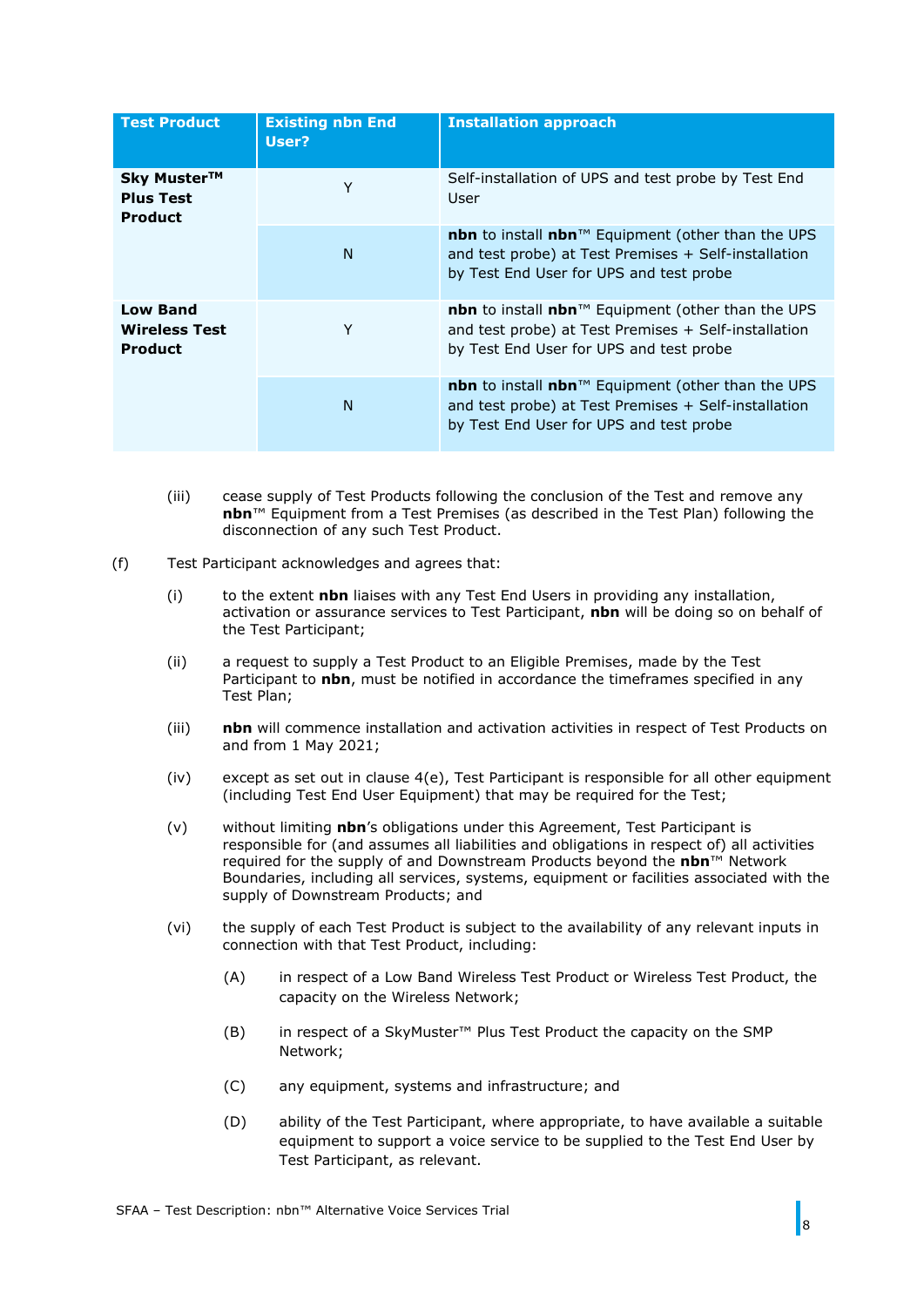(vii) **nbn** may remove an Test Premises from the Test, if **nbn** determines that the works required to complete the installation are not technically feasible.

## <span id="page-8-0"></span>5. Test End Users

- <span id="page-8-5"></span>(a) Test Participant must verify, and represents and warrants to **nbn**, that each Test End User meets all of the following eligibility criteria, for the duration that they are taking supply of a Downstream Product that relies on a Test Product as an input:
	- (i) the Test End User must be obtaining an existing voice service as specified by **nbn**; and
	- (ii) the Test End User will maintain their existing voice service for the duration of the Test Term.
- <span id="page-8-3"></span>(b) Test Participant will nominate the number of Eligible Premises at which Test Participant wishes to take supply of Test Products (**Nominated Quota**).
- <span id="page-8-4"></span><span id="page-8-1"></span>(c) The Eligible Premises to which **nbn** may supply Test Products to Test Participant will be allocated to Test Participant in the following manner:
	- (i) initially allocating (the **Round 1 Allocation**) the lower of the number of Eligible Premises nominated by Test Participant and:
		- (A) 10 Eligible Premises for the supply of the Wireless Test Product;
		- (B) 26 Eligible Premises for the supply of the Low Band Wireless Test Product; and
		- (C) 37 Eligible Premises for supply of the SkyMuster™ Plus Test Product;
	- (ii) if, following the initial allocation in clause  $5(c)(i)$ , the total number of Eligible Premises allocated to Test Participant does not exceed 65, providing Test Participant with an additional allocation of Eligible Premises by:
		- (A) pooling any Eligible Premises which have not been allocated (whether to Test Participant or any Other Test Participant) during the Round 1 Allocation (the **Round 2 Eligible Pool**);
		- (B) allocating Test Participant a proportion of Eligible Premises from this pool as follows:
			- (1) where the aggregate of any unmet **Nominated Quota** and any other unmet "**Nominated Quota**" under each "Test Description: **nbn**™ Alternative Voice Services Trial", entered into by Other Test Participants, does not exceed the Round 2 Eligible Pool, by providing the nominated number of Eligible Premises to Test Participant; and
			- (2) where the aggregate of any unmet Nominated Quota and any other unmet "Nominated Quota" under each "Test Description: **nbn**™ Alternative Voice Services Trial", entered into by Other Test Participants, exceeds the Round 2 Eligible Pool, by allocating Test Participant an equal proportion of the Round 2 Eligible Pool,

(with the total number of Eligible Premises allocated to Test Participant in accordance with this clause [5\(c\),](#page-8-1) the "**Test Premises Quota**")

<span id="page-8-2"></span>(d) If, after **nbn** has conducted the allocation process described above, the number of Connect Orders or Modify Orders placed by Test Participant is less than the Test Premises Quota, as at 14 May 2021, **nbn** may: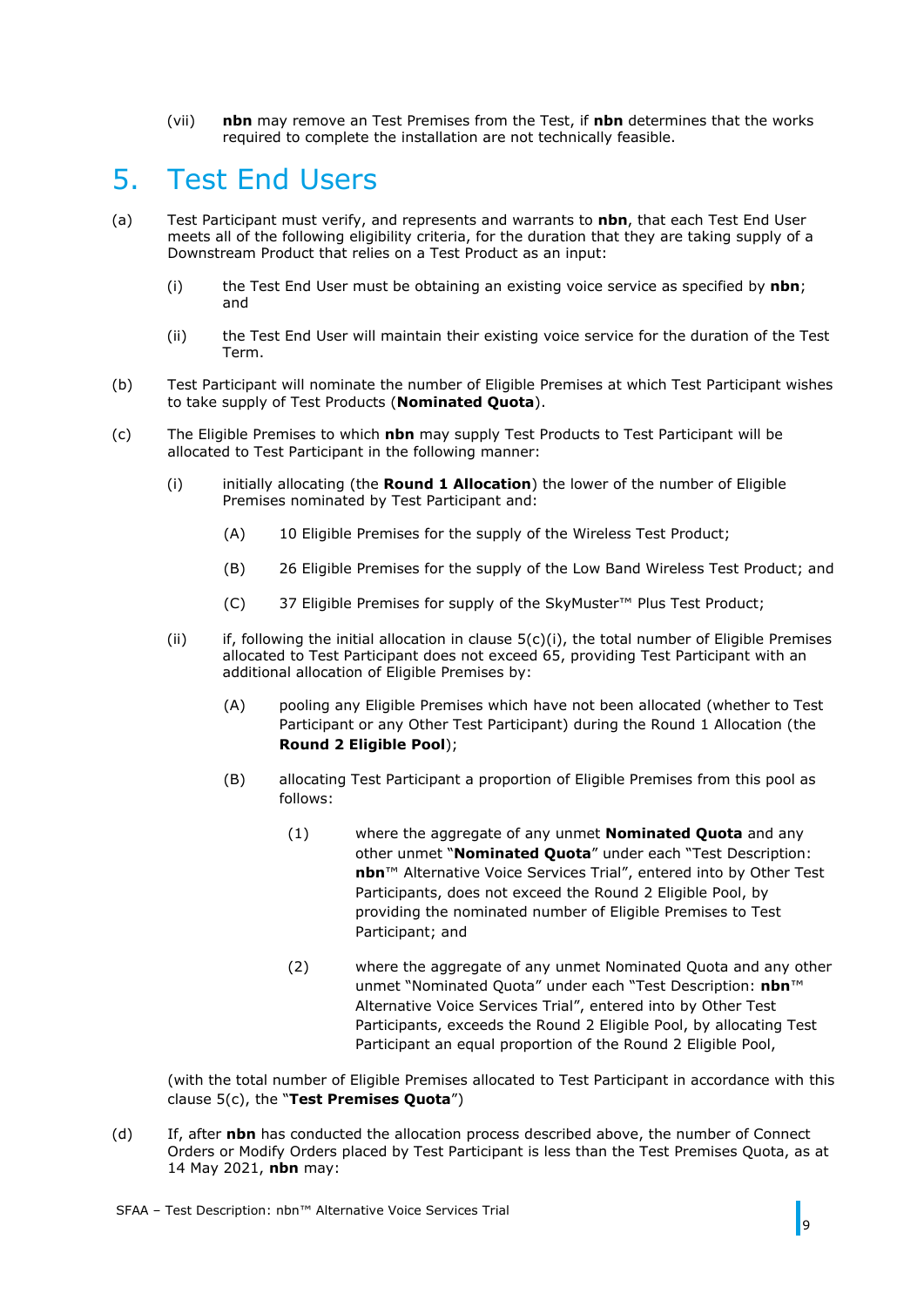- (i) redistribute any unused Test Premises Quota to Test Participant or any Other Test Participants on a 'first come, first served' basis; and
- (ii) provide an update to Test Participant (at least bi weekly) on the number of available Eligible Premises at which Test Participant may request supply of Test Products, on the cadence and manner set out in the Test Plan.
- (e) The aggregated Test Premises Quota across Test Participant and Other Test Participants will not in any case, exceed 260 Eligible Premises broken down as follows:
	- (i) 30 Eligible Premises for the supply of the Wireless Test Product;
	- (ii) 80 Eligible Premises for the supply of the Low Band Wireless Test Product; and
	- (iii) 150 Eligible Premises for supply of the SkyMuster™ Plus Test Product;
- (f) A Test End User will be removed from this Test, if:
	- (i) Test Participant modifies, or attempts to modify, any Test Product (that is an input into the Downstream Product received by that Test End User is receiving) such that it no longer falls within the scope of how the relevant Test Product is described in [Appendix A;](#page-16-0)
	- (ii) the Downstream Product received by that Test End User is disconnected, including as a result of Test Participant submitting a request for **nbn** to disconnect that relevant Test Product; or
	- (iii) Test End User fails to meet the criteria in clause [5\(a\)](#page-8-5) at any point during the Test Term.
- (g) At the conclusion of the Test, or as soon as reasonably practicable after the supply of a Test Product has been terminated in accordance with this Agreement, Test Participant must, and must ensure that the relevant Test End Users, return to **nbn** any **nbn**™ Equipment, specified by **nbn**, in accordance with any applicable processes specified by **nbn**.

## <span id="page-9-0"></span>6. Service Levels

- (a) No service levels, credits, rebates or compensation of any kind, however described, is available or applicable in connection with this Test or the supply of any Test Product.
- (b) Test Participant acknowledges and agrees that the Test Product may not provide features, functionality, performance, capacity or reliability that are equivalent to a standard Carriage Service (including an internet access or broadband access service).
- (c) **nbn** may interrupt a "Product" supplied under the WBA or SMP-IA to an Eligible Premises to which **nbn** is also supplying or proposing to supply a Test Product. To the extent that any interruption is caused by the Test Product, that interruption will not constitute an Outage or a Service Fault under the WBA or SMP-IA (as relevant).
- (d) Test Participant acknowledges and agrees that Priority Assistance will not be supported on a Test Product, or any Downstream Product for which that Test Product is an input.
- (e) Test Participant must not use, and warrants to **nbn** that it will not use, any Test Product as an input for a:
	- (i) Downstream CSG Service (including standard telephone services that are subject to retail service providers service guarantees for the purposes of the TCPSS Act); or
	- (ii) Downstream Priority Assistance Service.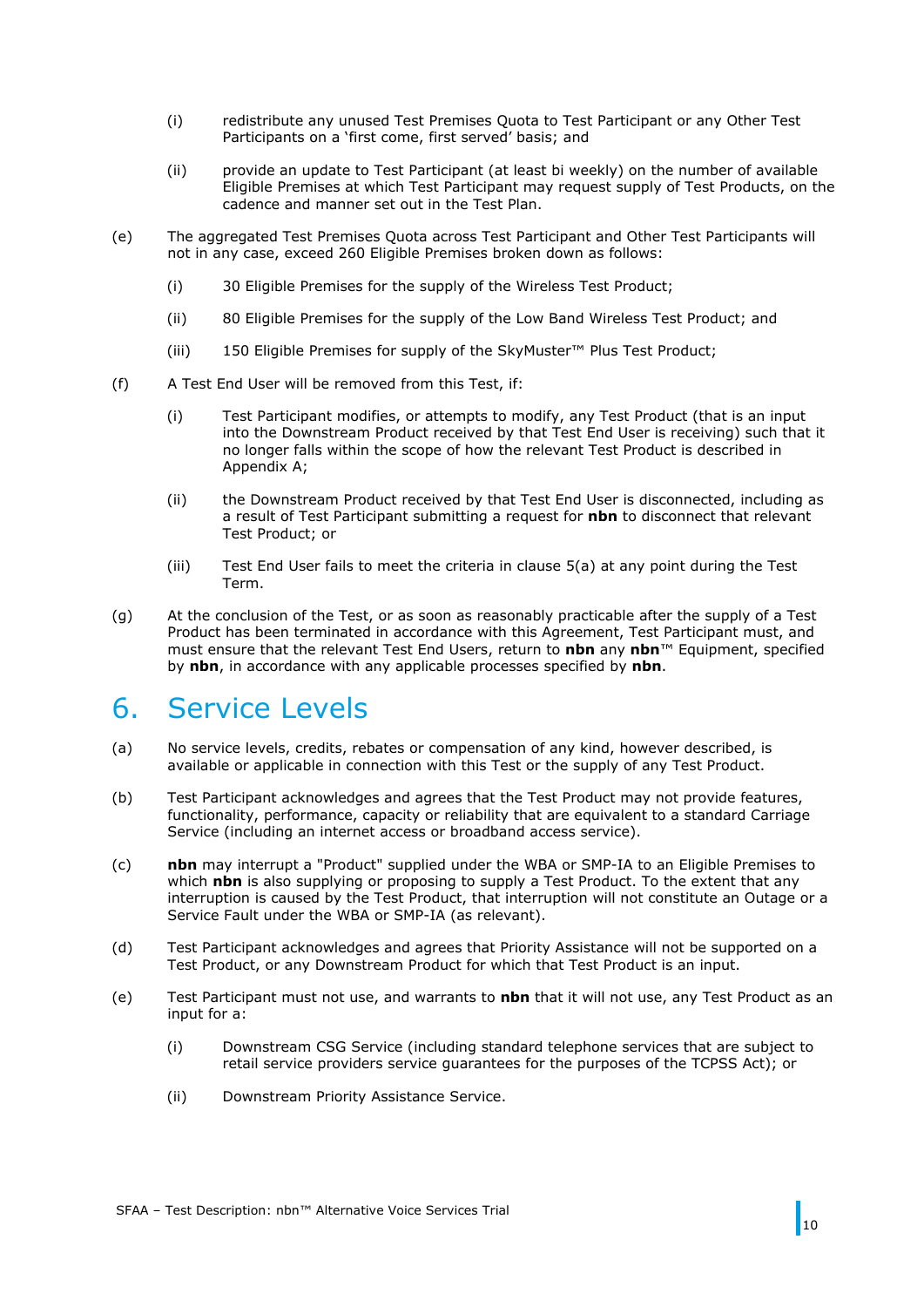# <span id="page-10-0"></span>7. Test Participant's Obligations

## <span id="page-10-1"></span>7.1 General Obligations

- <span id="page-10-4"></span>(a) Test Participant must support and assist **nbn** with the conduct of this Test, including by doing any of the following where required by **nbn**:
	- (i) undertaking Test related activities (including manual processes) in timeframes determined by **nbn** (acting reasonably) and notified to Test Participant;
	- (ii) providing dedicated resources to work with **nbn** to resolve issues that may arise during this Test;
	- (iii) working collaboratively with **nbn** to refine this Test;
	- (iv) notifying **nbn** of any matter which Test Participant considers to be a material error, defect or deficiency in the products, processes or procedures the subject of this Test, as soon as reasonably practicable after becoming aware of that material error, defect or deficiency;
	- (v) without limiting clause [7.1\(a\)\(iv\),](#page-10-4) providing feedback, for the purposes of improving the products, processes or procedures the subject of this Test;
	- (vi) participating in periodic meetings with **nbn** to review test findings; and
	- (vii) performing any other activities as required by a Test Plan.
- (b) Test Participant acknowledges and agrees that **nbn** may:
	- (i) notify potential Test End Users at Eligible Premises that Test Participant may supply Downstream Products to the potential End Users; and
	- (ii) provide Test Participant's contact details to potential Test End Users.

### <span id="page-10-2"></span>7.2 Test Contact

- (a) Whenever requested by **nbn**, Test Participant must make its Test Contacts available to meet with **nbn**'s Test Contacts (either in person or by videoconference) to discuss any matters relating to this Test.
- (b) **nbn** and Test Participant will provide telephone and email contact details of their Test Contacts to each other prior to the start of this Test and maintain and provide updates to these contact details for the duration of the Test Term.

## <span id="page-10-3"></span>7.3 Test Results and Reporting

- (a) Test Participant consents to **nbn** monitoring and recording, for the purposes of this Test, the performance of Test Products and any Customer Products or Downstream Products for which those Test Products are inputs.
- (b) **nbn** will provide Test Participant with a Monthly Reporting Template in or around the commencement of the Test Term.
- (c) Within the second Business Day after the end of each respective calendar month in the Test (**Reporting Month**), Test Participant must complete and return the Monthly Reporting Template for the Reporting Month to **nbn**.
- (d) Test Participant will procure all necessary consents to allow the Federal Department of Infrastructure, Transport, Regional Development and Communications to survey Test End Users regarding their experience and participation in the Test.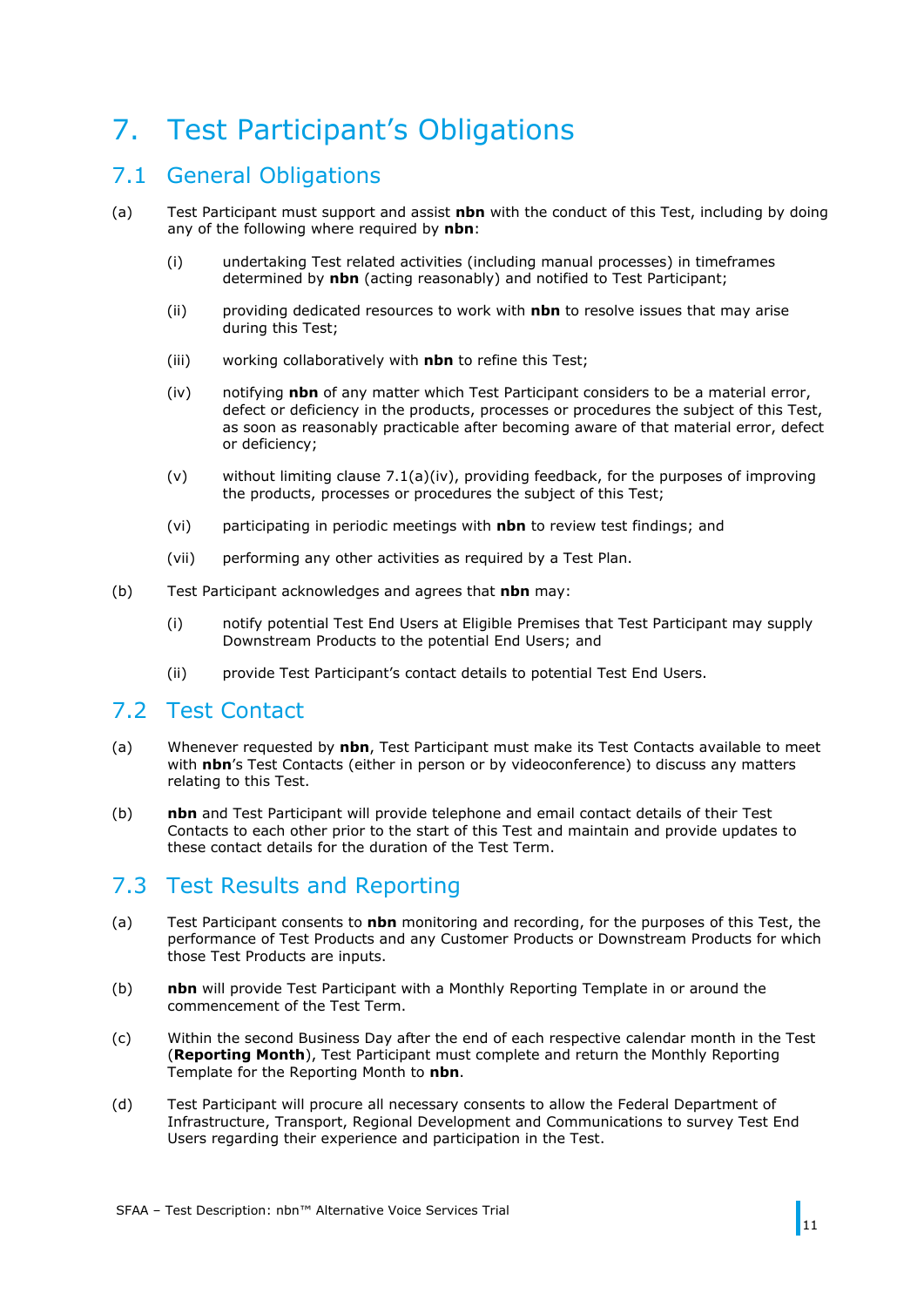- (e) Test Participant allows **nbn** to provide Contracted End User Details to Federal Department of Infrastructure, Transport, Regional Development and Communications for the sole purposes of surveying End Users regarding their experience and participation in the Test. Test Participant will notify **nbn** of any Test End User who does not consent to this disclosure of Contracted End User Details.
- (f) Clause D2 of the WBA Head Terms applies to the provision of Contracted End User Details handled in accordance with this Agreement.
- (g) Test Participant must, where reasonably requested by **nbn** by giving 5 Business Days' notice:
	- (i) meet with **nbn** to review and evaluate the performance of any Test Products;
	- (ii) provide information on the status of their activities under this Test including engagement with End Users and provision of Test Participant supplied equipment;
	- (iii) provide feedback via an independent assessor engaged by the Commonwealth; and
	- (iv) use reasonable endeavours to assist nbn to obtain information regarding the performance of a Test Product, any infrastructure that is used to supply the Test Product, and **nbn**'s relevant processes and procedures.

## <span id="page-11-0"></span>8. Financials

## <span id="page-11-1"></span>8.1 Charges

- (a) No charges will apply to the Test Product installation.
- <span id="page-11-4"></span>(b) Monthly recurring charges will not be applied in connection with the supply of the Test Products.
- (c) To the extent that Test Participant has any monthly recurring charges that have been waived in accordance with clause [8.1\(b\),](#page-11-4) Test Participant must not charge the Test End User in connection with the Test Product.
- (d) Charges for any existing facilities access used in connection with, but not specific to, any Test Product (e.g. the **nbn**™ Building Entry Service) will continue to be chargeable as set out in the WBA.
- (e) **nbn** will only pay or reimburse Test Participant for the cost categories and values outlined in, and claimed by Test Participant in accordance with, the "Grant Funding Allocation Agreement" as entered into between **nbn** and Test Participant on or about the date of this Test Description. All other costs of participating in this Test will be borne by Test Participant.
- (f) No charges will apply in respect of the removal of **nbn™** Equipment conducted in accordance with clause  $4(e)$ (iii).

## <span id="page-11-2"></span>9. Term, termination and withdrawal

### <span id="page-11-3"></span>9.1 Term and termination

- (a) The supply of each Test Product under this Test Description:
	- (i) will start on the date specified in the applicable Test Plan or as otherwise agreed between **nbn** and Test Participant; and
	- (ii) will end on the earlier of:
		- (A) the date notified in a Cancellation Notice in respect of a Test relating to that Test Product issued in accordance with clause 4 of the Standard Test Terms; and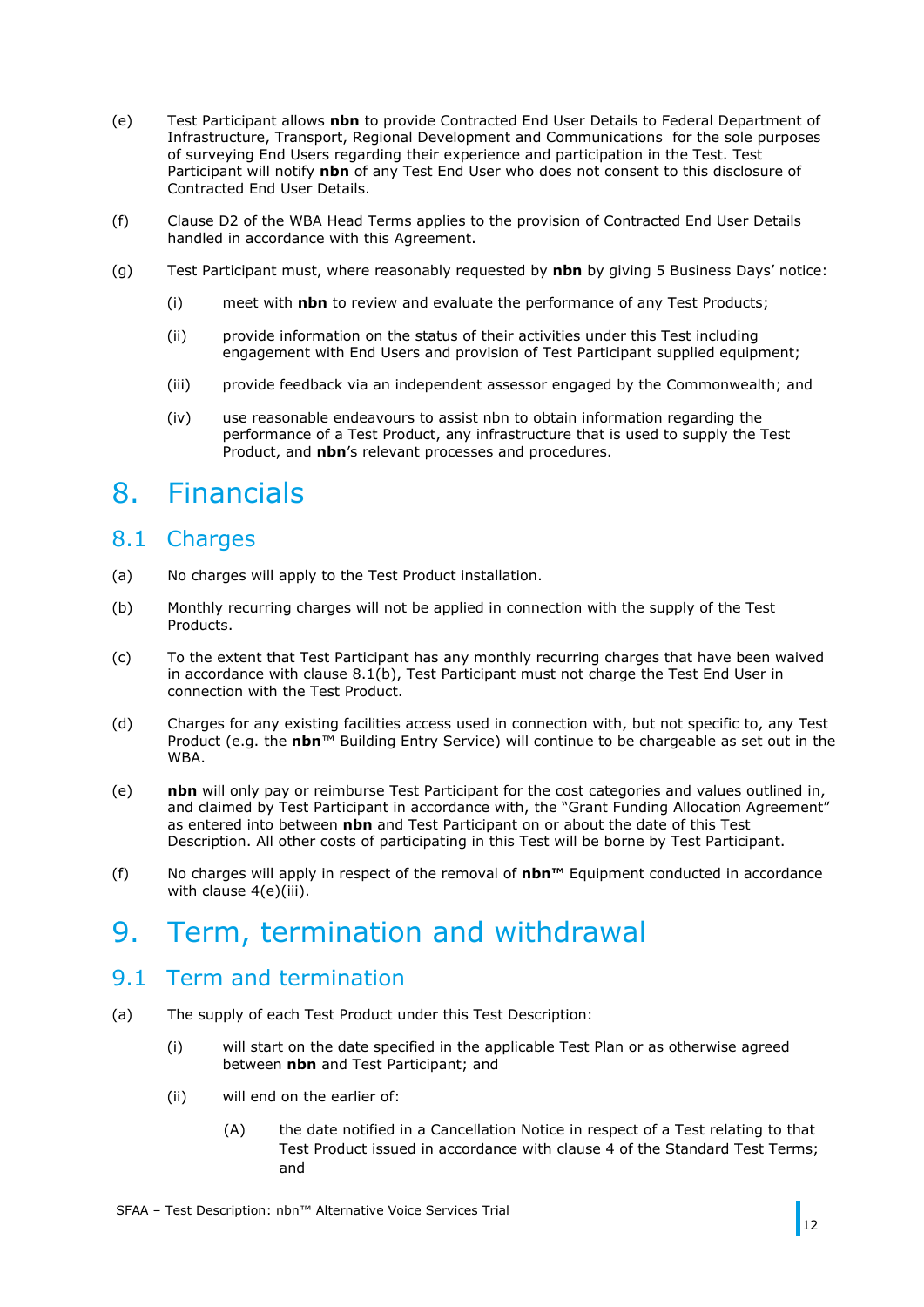- (B) the expiry or termination of this Test Description.
- (b) This Test Description will expire on 30 June 2022 unless:
	- (i) terminated earlier in accordance with this Agreement; or
	- (ii) extended by **nbn** by giving notice in writing to Test Participant prior to expiry, in which case this Test Description will expire on that extended date.
- (c) **nbn** at its sole discretion at any time from a date that is 3 months from the commencement of the Test, may determine that testing has been sufficiently completed, and with 1 month's notice to Test Participant, may disconnect any Test Product(s) and remove any related equipment.

## <span id="page-12-0"></span>9.2 Cancellation by **nbn**

Without limiting **nbn**'s rights under the Standard Test Terms, if Test Participant breaches any provision of this Agreement during the Test Term (including failing to comply with any condition in clause [2\)](#page-5-0), **nbn** may immediately:

- (a) cancel Test Participant's participation in any Test or any part of any Test under this Test Description;
- (b) cease supplying one or more of the Test Products to Test Participant; and
- (c) terminate this Test Description.

## <span id="page-12-1"></span>9.3 Cancellations by Test Participant

- <span id="page-12-6"></span>(a) Subject to clauses [9.3\(b\)](#page-12-4) and [9.3\(c\),](#page-12-5) Test Participant may cancel the supply of a Test Product in respect of any Test Premises by giving **nbn** at least 20 Business Days' written notice.
- <span id="page-12-4"></span>(b) If Test Participant cancels the supply of a Test Product under clause [9.3\(a\),](#page-12-6) Test Participant will inform **nbn** of the reason for the cancellation.
- <span id="page-12-5"></span>(c) If Test Participant considers that the supply of a Test Product is resulting in an adverse impact on Test Participant's network or services:
	- (i) Test Participant will immediately notify **nbn**;
	- (ii) **nbn** will take reasonable steps to investigate and attempt to resolve the issue; and
	- (iii) Test Participant will provide **nbn** with all reasonably requested assistance in its investigation and resolution activities.

### <span id="page-12-2"></span>9.4 Obligations regarding termination of supply

If either party cancels or terminates the supply of a Test Product, this Test Description or this Agreement, the parties will use their reasonable endeavours to work with each other for the purpose of avoiding any inconvenience.

## <span id="page-12-3"></span>10. Liability exclusion

- <span id="page-12-7"></span>(a) In respect of any UPS' that remains at the Test Premises following the disconnection of the Test Product, Test Participant, notwithstanding anything in the Standard Test Terms and to the full extent permitted by law:
	- (i) must not make a Claim against **nbn** for any Loss suffered or incurred by Test Participant in relation to this Test, the Test Products or this Agreement;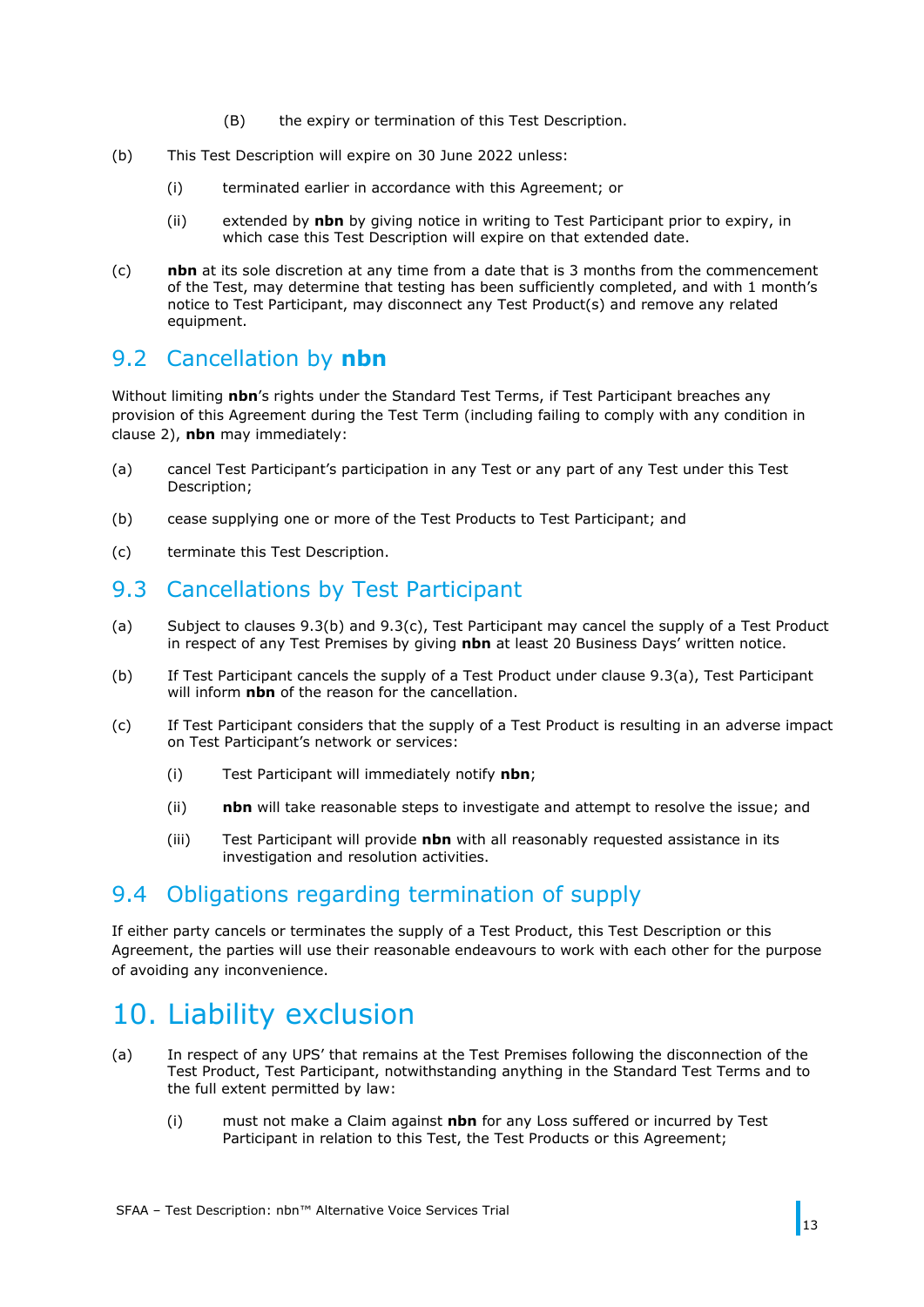- (ii) releases and forever discharges **nbn** from all Claims and Liabilities which Test Participant has (or at any time might have or may have had) in relation to this Test, the Test Products or this Agreement; and
- (iii) indemnifies and holds each of the **nbn** Indemnified Parties harmless in respect of any Loss suffered or incurred as a result, or in connection with the supply of the Test Products, and any Test End User Equipment or **nbn**™ Equipment, other than in respect of **nbn**'s confidentiality obligations under this Agreement.
- (b) To the extent that clause [10\(a\)](#page-12-7) does not operate to exclude or limit a party's liability or to indemnify a party against Loss, clauses 10 to 11 of the Standard Test Terms will apply.
- (c) To the maximum extent permitted by law, except as expressly set out in this Agreement, **nbn** excludes all express or implied representations, conditions, warranties and guarantees arising from or in connection with this Agreement, whether based in statute, regulation, common law or otherwise.
- (d) If **nbn** breaches any condition, warranty or guarantee under or implied by law which cannot be lawfully excluded, to the maximum extent permitted by law, the liability of **nbn** is limited, at **nbn**'s option, to one or more of the following:
	- (i) in the case of goods, to the replacement of the goods, the supply of equivalent goods or the repair of the goods; and
	- (ii) in the case of services, to the supply of the services again.
- (e) This clause [10](#page-12-3) will survive the expiry or termination of this Test Description.

# <span id="page-13-0"></span>11. Test Participant Acknowledgements

Test Participant warrants and agrees that:

- (a) Test Participant has made and has relied on its own investigations, enquiries, knowledge and expertise in respect of all Tests, the Test Products and this Agreement and its own evaluation of any material provided by **nbn** to Test Participant or its Personnel including before the date of this Agreement;
- (b) as part of its investigations and enquiries in respect of all Tests, the Test Products and this Agreement, Test Participant or its representatives have had access to all documents and information they have requested from **nbn** or its Personnel;
- (c) Test Participant has knowledge and experience in relation to the provision of services similar to the Downstream Products and has had the benefit of independent legal, financial and technical advice relating to its proposed participation in this Test and its entry into this Agreement;
- (d) **nbn** has not made, and no Personnel of **nbn** have made, any warranty as to the performance of any Test Product provided to Test Participant or its Personnel before the date of this Agreement; and
- (e) Test Participant is not entering into this Agreement in reliance on, and it may not rely on, any statement of opinion, statement of intention or any other warranty, representation or other statement made or purporting to be made by or on behalf of **nbn** or its or their Personnel, other than as expressly set out in this Agreement.

# <span id="page-13-1"></span>12. Test Confidential Information

<span id="page-13-2"></span>(a) Without limiting, and in addition to, the obligations set out in clause 9 of the Standard Test Terms, if **nbn** provides the Test Participant with Test Confidential Information in respect of the Test, the Test Participant must: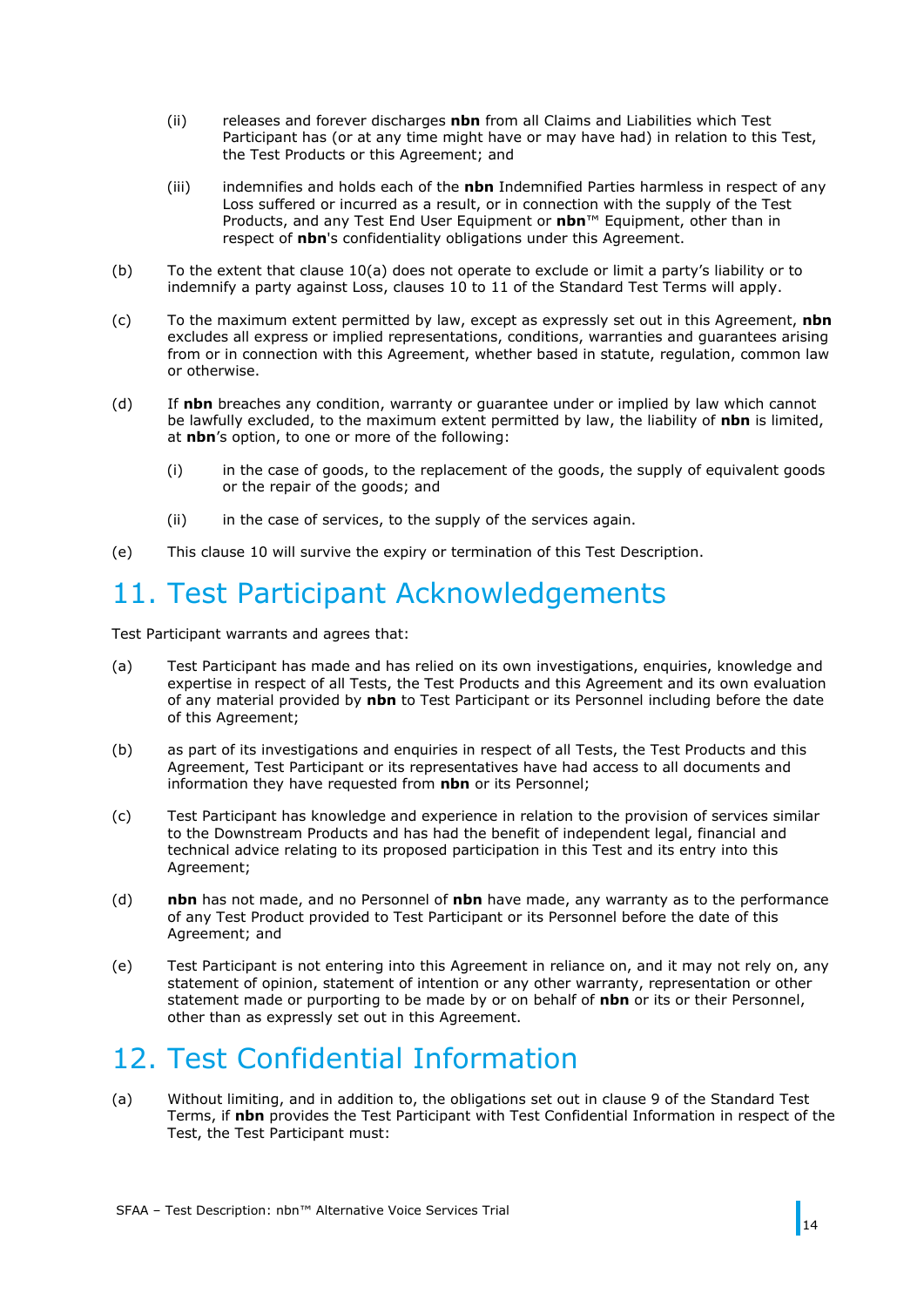- (i) if requested by **nbn**, ensure that it and any of its Personnel to whom Test Confidential Information is disclosed, execute a separate form of confidentiality undertaking in a form prescribed by **nbn**;
- (ii) only use Test Confidential Information for the purposes of the Test;
- (iii) not disclose Test Confidential Information to any person other than its Personnel whom reasonably require the Test Confidential Information for the purpose of exercising the rights and complying with the obligations of the Test Participant under this Agreement;
- (iv) promptly notify **nbn** upon becoming aware or suspecting that Test Confidential Information has been disclosed to or obtained by any person other than as permitted by this Agreement;
- (v) within 10 business days of the end of the Test Term, or otherwise immediately upon request by **nbn**, at its own cost:
	- (A) return to **nbn**; or
	- (B) destroy; or
	- (C) in the case of machine readable copies or records of the Test Confidential Information, or copies or records of the Test Confidential Information stored on any computer, database or other electronic storage medium by it or on its behalf, permanently delete,

all copies and records of the Test Confidential Information in the possession or control of the Test Participant and take all appropriate steps to ensure that each of its Personnel does the same.

- (b) **nbn** may use and disclose any Confidential Information contained in the Monthly Reporting Template to the Federal Department of Infrastructure, Transport, Regional Development and Communications.
- (c) The Test Participant must pay to **nbn** on demand an amount equal to all Losses suffered or incurred by **nbn** arising from or in connection with any breach of clause [12\(a\)](#page-13-2) or negligent act or omission by the Test Participant.
- (d) This clause [12](#page-13-1) survives termination or expiry of this Agreement.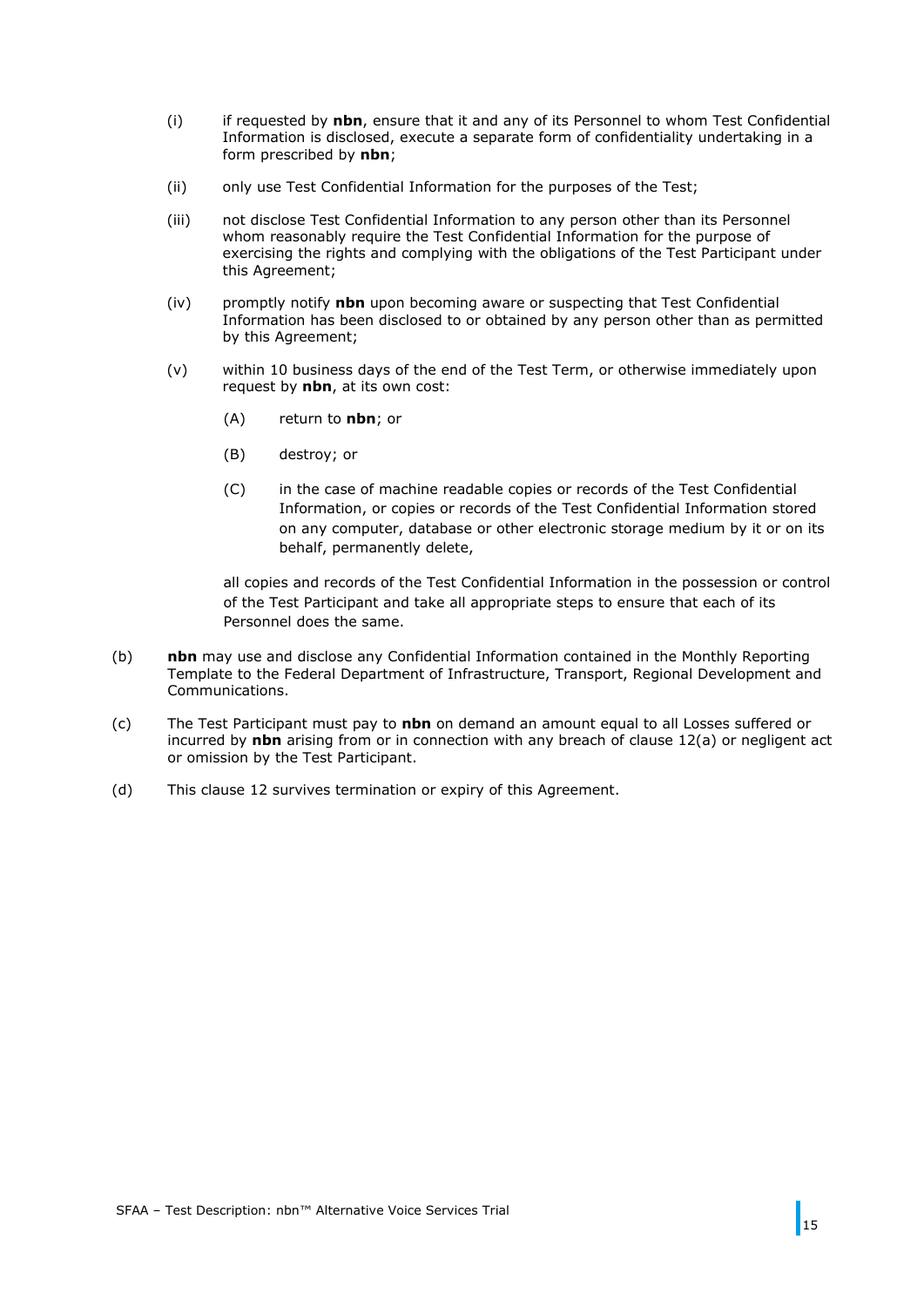## Execution

#### **Executed as an agreement**

Signed for **nbn co limited** by its authorised representatives:

Signature of authorised representative Signature of authorised representative

Name of authorised representative Name of authorised representative

Date of signature Date of signature

Signed for <Test Participant> by its authorised representatives:

Signature of authorised representative Signature of authorised representative

Name of authorised representative Name of authorised representative

Date of signature Date of signature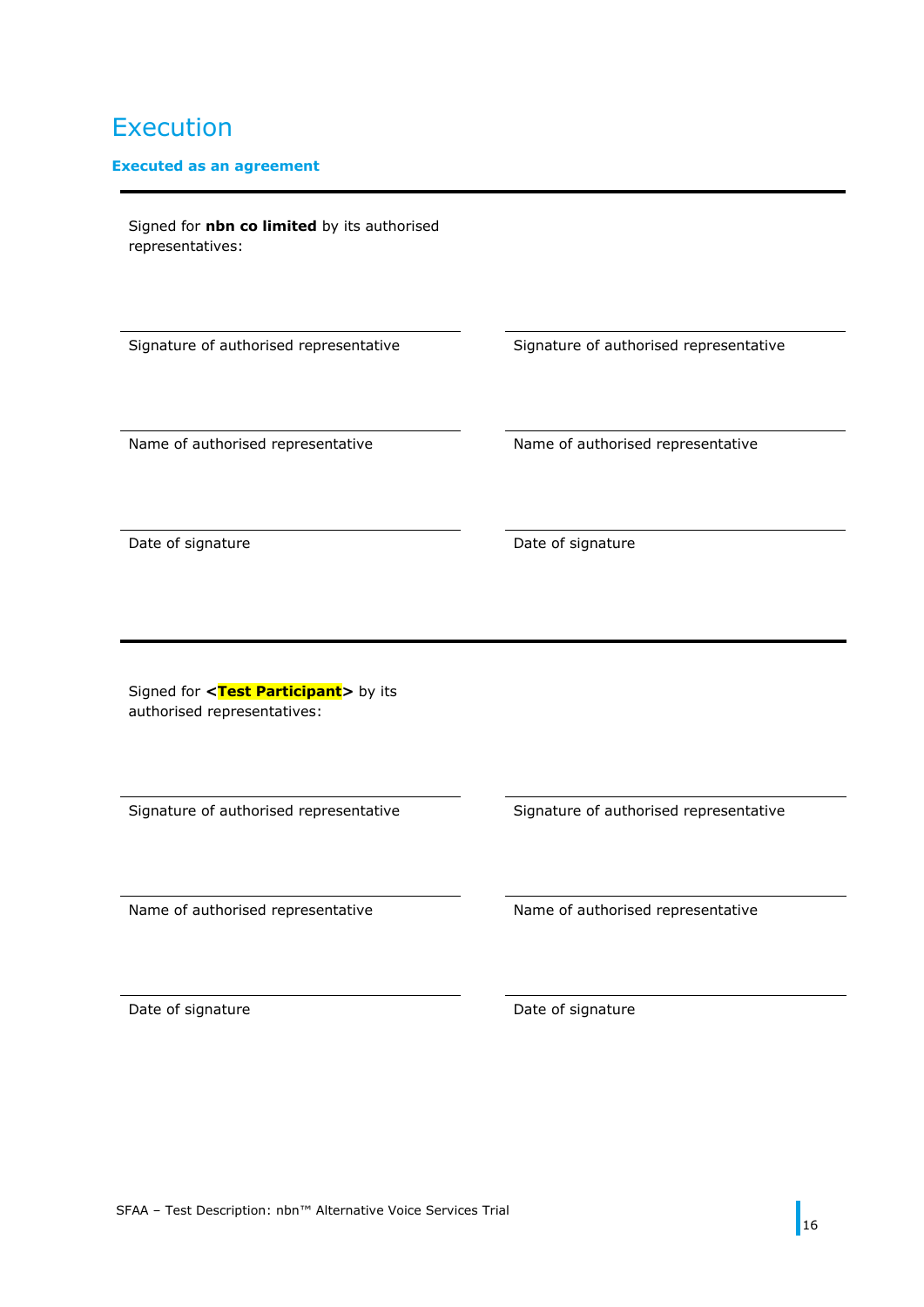# <span id="page-16-0"></span>Appendix A Test Products

### <span id="page-16-1"></span>1. Wireless Test Product

### **1.1 Test Product**

- (a) The Wireless Test Product:
	- (i) is an Ethernet-based Layer 2 service that carries traffic between a UNI used to serve a Test Premises and the **nbn**™ Upstream Network Boundary;
	- (ii) is supplied by means of the Wireless Network;
	- (iii) provides internet connectivity utilising data transmitted over radio signals to connect a Test Premises to the **nbn**™ Network;
	- (iv) enables Test Participant to supply a Carriage Service or Content Service to a Test Premises; and
	- (v) comprises four Test Product Components, which Test Participant must acquire:
		- (A) Test AVC;
		- (B) Test CVC;
		- (C) Test UNI; and
		- (D) Test NNI.
- (b) The Wireless Test Product is subject to each limitation, qualification and exclusion of scope, feature, functionality and performance that applies to the **nbn**™ Ethernet (Wireless) Product described in the WBA.
- (c) An overview of the equipment configuration at a Test Premises in respect of the Wireless Test Product is provided in the diagram below: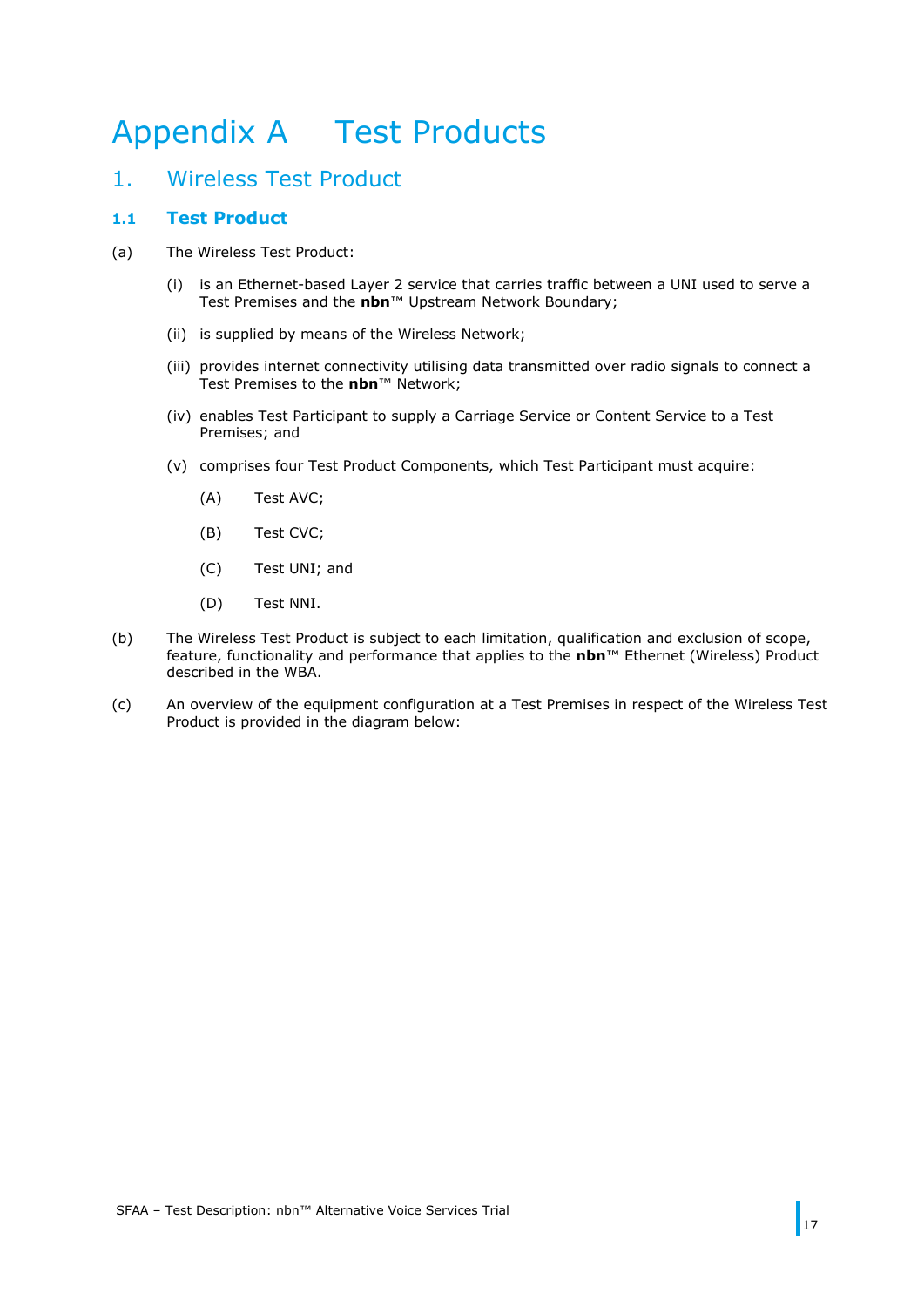

- Equipment supplied by Test Participant: ATA, telephony, Wifi router
- Equipment to be supplied by **nbn**: ODU, IDU, test probe, UPS

#### **1.2 Test AVC**

- (a) The **Test Access Virtual Circuit** or **Test AVC** is an Ethernet-based Layer 2 virtual connection on the Wireless Network that carries Test Participant traffic to and from a UNI used to serve a Test Premises.
- (b) Test Participant must order a Test AVC (or designate an AVC currently supplied under the WBA on the Wireless Network as a Test AVC) for each Test Premises to which the Wireless Test Product will be supplied.
- (c) **nbn** will configure the Test AVC to carry data in traffic class 4 (**Test AVC TC-4**) and will also partition the Test AVC to additionally carry data in traffic class 1 (**Test AVC TC-1**).
- (d) Test Participant must select a bandwidth profile for the Test AVC TC-4 from the following available options:
	- (i) 25/5 Mbps (PIR); or
	- (ii) Wireless Plus (potential maximum Information Rate).
- (e) Test Participant must select the 0.15/0.15 Mbps (symmetrical CIR) bandwidth profile for the Test AVC TC-1 component.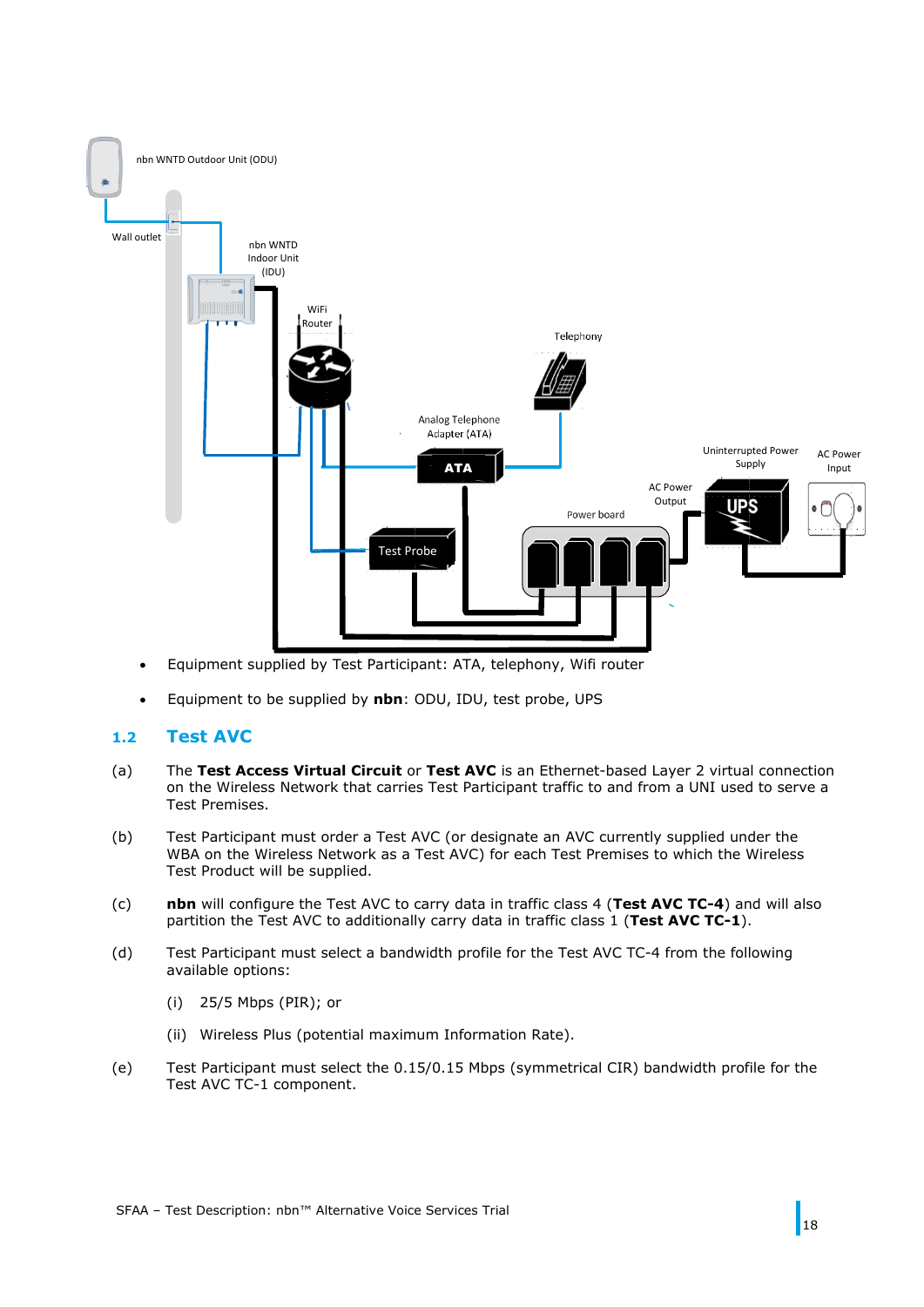#### **1.3 Test CVC**

- (a) A **Test Connectivity Virtual Circuit** or **Test CVC** is an Ethernet-based Layer 2 virtual capacity on the **nbn**™ Network used to carry Test Participant traffic between multiple Test AVCs in a CSA on an aggregated basis and the Test NNI at the POI serving that CSA.
- (b) **nbn** will make the Test CVC available in traffic class 1 (**Test CVC TC-1**) and traffic class 4 (**Test CVC TC-4**).
- (c) Test Participant must select a bandwidth profile for the Test CVC TC-1 from the following available options:
	- (i) 0-10 Mbps in increments of 5Mbps;
	- (ii) 10-20 Mbps in increments of 10Mbps;
	- (iii) 20-30 Mbps in increments of 5Mbps;
	- (iv) 30-60 Mbps in increments of 10Mbps;
	- (v) 60-120 Mbps in increments of 20Mbps;
	- (vi) 120-150 Mbps in increments of 30Mbps;
	- (vii) 150-300 Mbps in increments of 50Mbps; or
	- (viii)300-500Mbps in increments of 100Mbps.
- (d) Test Participant must select a bandwidth profile for the Test CVC TC-4 from the following available options:
	- (i) 100-300Mbps in increments of 50Mbps; or
	- (ii) 300-10,000Mbps in increments of 100Mbps.

#### **1.4 Test UNI**

(a) The **Test UNI** is a UNI-D as described in section 4 of the **nbn**™ Ethernet Product Description in the WBA (to the extent it relates to **nbn**™ Ethernet (Wireless)).

#### **1.5 Test NNI**

- (a) A **Test Network-Network Interface** or **Test NNI** is the interface at a POI where Test Participant traffic is handed over to the **nbn**™ Network.
- (b) The physical interface options for the NNI Bearer are:
	- (i) 1000BaseLX;
	- (ii) 10GBaseLR;
	- (iii) 100GBaseLR4;
	- (iv) 1000BaseEX;
	- (v) 10GBaseER; or
	- (vi) 100GBaseER4.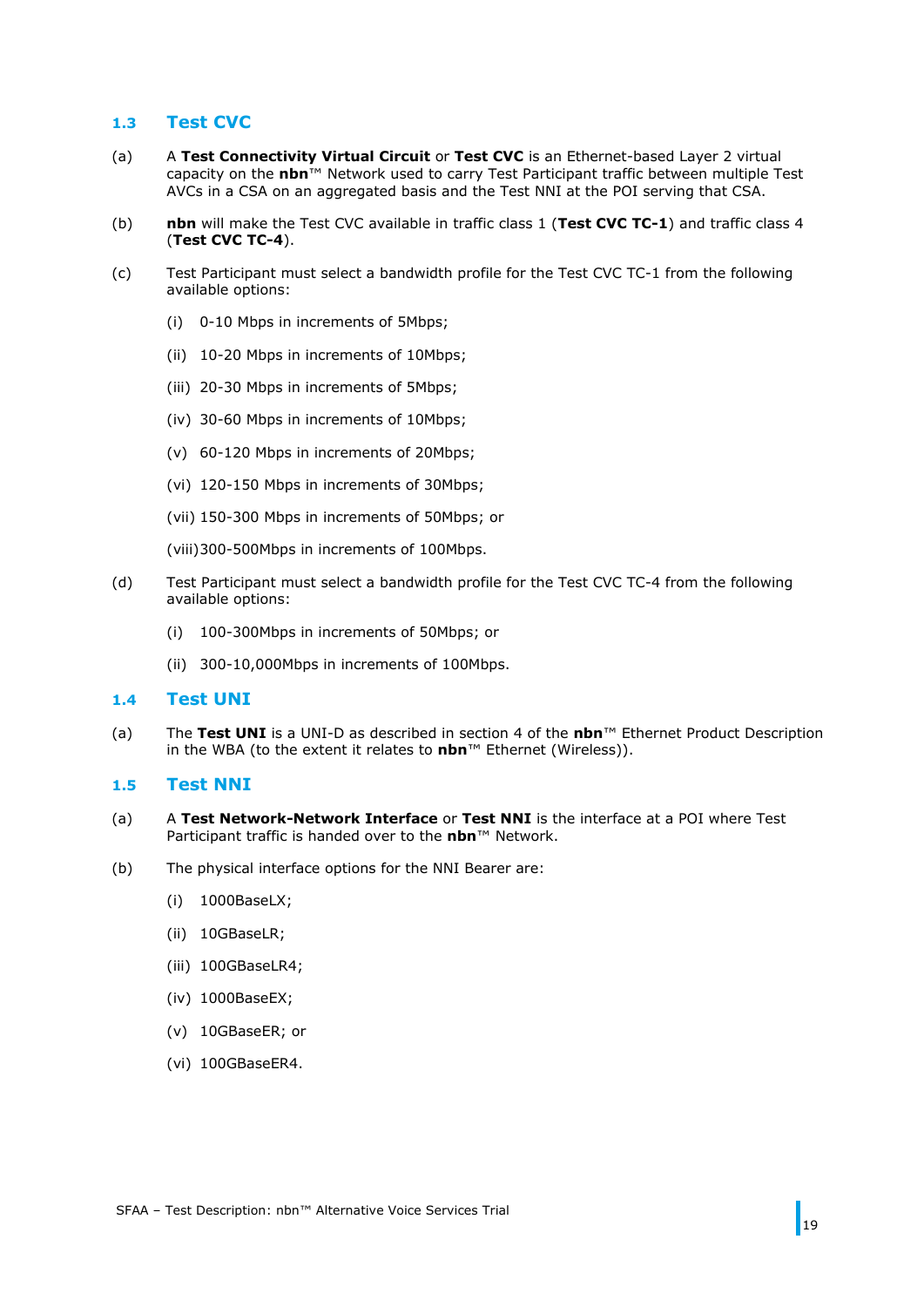## <span id="page-19-0"></span>2. Sky Muster™ Plus Test Product

### <span id="page-19-1"></span>**2.1 Test Product**

- (a) The Sky Muster™ Plus Test Product:
	- (i) is a Layer 3 and above service that carries traffic between a UNI used to serve a Test Premises and the **nbn**™ Upstream Network Boundary;
	- (ii) is supplied by means of the SMP Network;
	- (iii) enables Test Participant to supply a Carriage Service or Content Service to a Test Premises; and
	- (iv) comprises two Test Product Components, which Test Participant must acquire:
		- (A) Test Plan; and
		- (B) Test UNI.
- (b) Subject to section  $2.1(c)$ , but without limiting any other provision of this Agreement:
	- (i) the Sky Muster™ Plus Test Product is subject to each limitation, qualification and exclusion of scope, feature, functionality and performance that applies to the **nbn**™ Sky Muster™ Plus Product described in the SMP-IA; and
	- (ii) each limitation, qualification and exclusion of **nbn**'s responsibility and liability in respect of Test End User Equipment that applies under the WBA or the SMP-IA also applies in respect of any Wi-Fi router or other Customer Equipment installed by **nbn** at an Eligible Premises.
- <span id="page-19-2"></span>(c) Despite anything to the contrary in the SMP-IA (including section 10(b)(viii) of the **nbn**™ Sky Muster™ Plus Product Description) **nbn** may, in its discretion, perform traffic filtering in respect of Sky Muster™ Plus Test Products. This traffic filtering may result in blocked or restricted access to some websites, services, apps, files and other network resources that may otherwise be accessible via those Sky Muster™ Plus Test Products.
- (d) An overview of the equipment configuration at a Test Premises in respect of the Sky Muster™ Plus Test Product is provided in the diagram below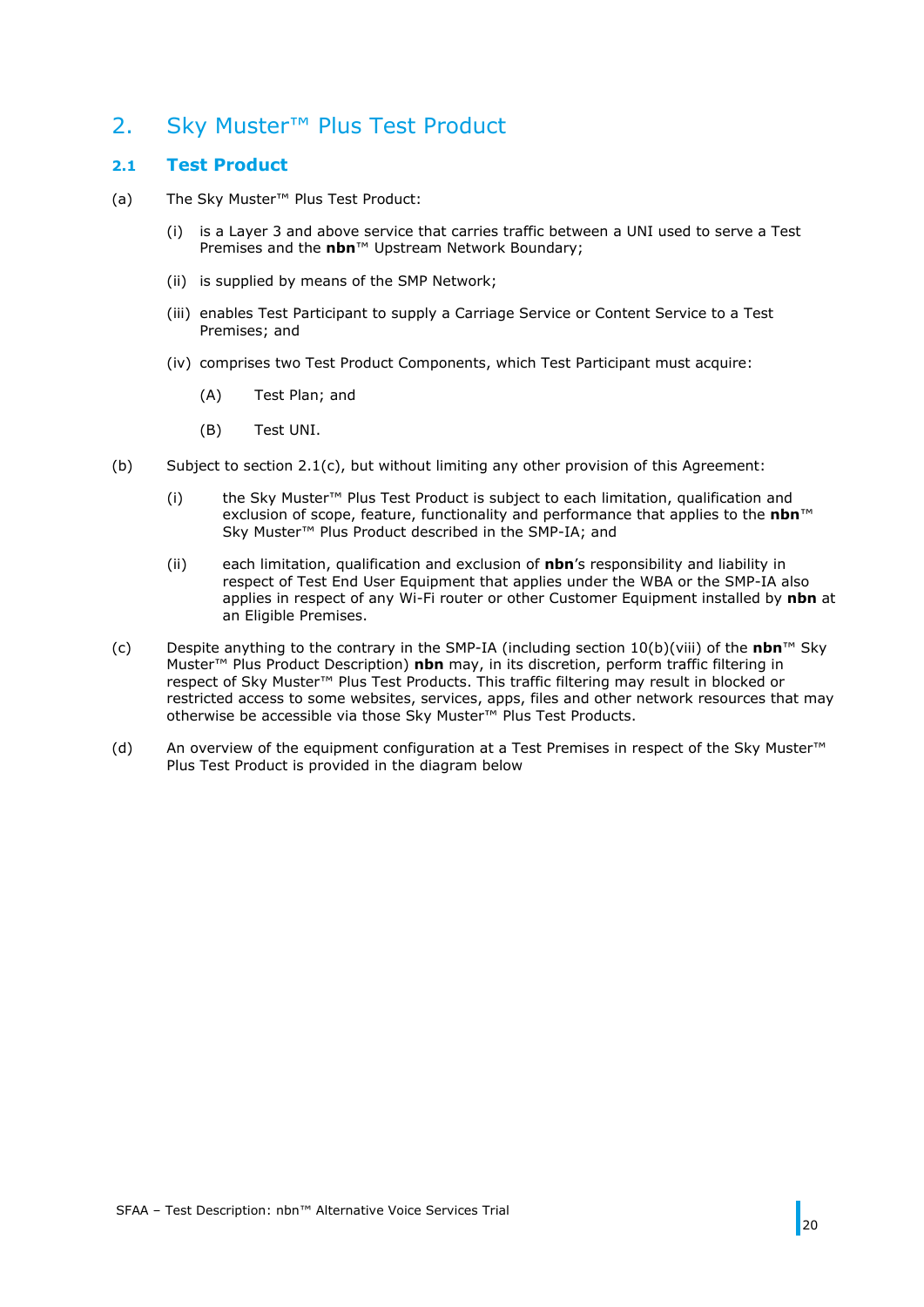

- Equipment supplied by Test Participant: telephony, Wifi router
- Equipment to be supplied by **nbn**: ODU, IDU, test probe, UPS

### <span id="page-20-1"></span>**2.2 Test Plan**

- (a) The Test Plan is an Ethernet-based Layer 3 and above virtual connection on the SMP Network that carries Test End User traffic to and from a UNI used to serve a Test Premises.
- (b) A Test Plan must be ordered for each Test Premises to which the Sky Muster™ Plus Test Product will be supplied (or, if a Plan is already being supplied to the relevant Test Premises under the SMP-IA, designate a Plan currently being supplied under the SMP-IA as a Test Plan).
- (c) Subject to clause [2.2](#page-20-1)[\(d\),](#page-20-2) **nbn** will:
	- (i) supply the 25GB+ Plan as described in 1.2(a) of the **nbn**™ Sky Muster™ Plus Product Description in the SMP-IA; and
	- (ii) partition the Test Plan in order to prioritise traffic that **nbn** identifies to be voice traffic.
- <span id="page-20-2"></span>(d) **nbn** may, by notice to Customer, vary details of the Test Plans and sub-features from the details included in the **nbn**™ Sky Muster™ Plus Product Description in the SMP-IA (for example, **nbn** may change access rates, included data allowances, shaping rates, data types, traffic profiles for data types, shaped periods and time of day rate limits).

#### **2.3 Test UNI**

(a) The Test UNI is a Test UNI as described in the **nbn**™ Sky Muster™ Plus Product Description in the SMP-IA with such features as made available under the **nbn**™ Sky Muster™ Plus Product Description and selected by **nbn**.

### <span id="page-20-0"></span>3. Low Band Wireless Test Product

### **3.1 Test Product**

- (a) The Low Band Wireless Test Product:
- SFAA Test Description: nbn™ Alternative Voice Services Trial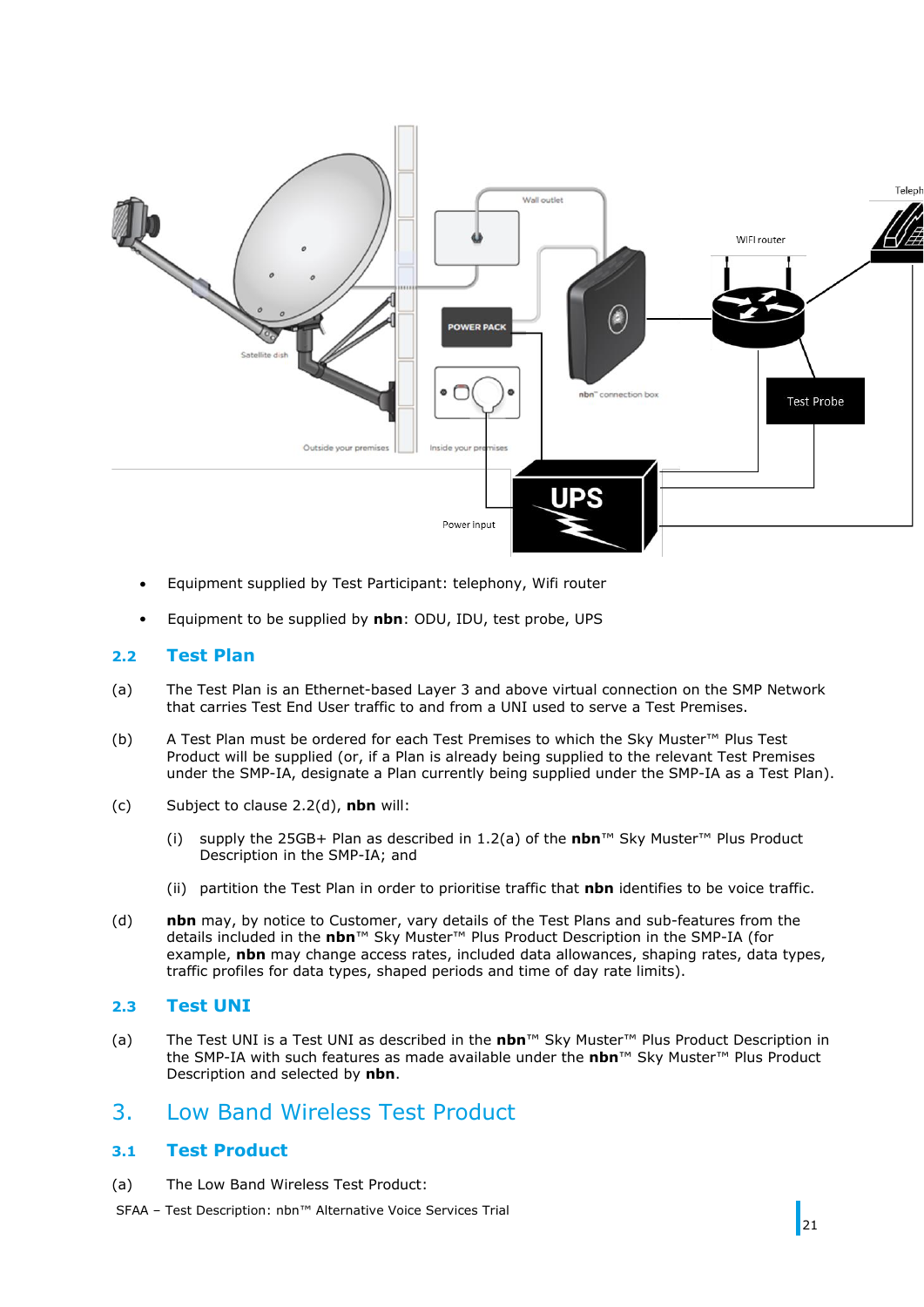- (i) is a Layer 2 service that carries traffic between a UNI used to serve a Test Premises and the **nbn**™ Upstream Network Boundary;
- (ii) is supplied by means of the Wireless Network;
- (iii) provides internet connectivity utilising data transmitted over radio signals to connect a Test Premises to the **nbn**™ Network;
- (iv) enables Test Participant to supply a Carriage Service or Content Service to a Test Premises; and
- (v) comprises four Test Product Components, which Test Participant must acquire:
	- (A) Test AVC;
	- (B) Test CVC;
	- (C) Test UNI; and
	- (D) Test NNI.
- (b) The Low Band Wireless Test Product is subject to each limitation, qualification and exclusion of scope, feature, functionality and performance that applies to the **nbn**™ Ethernet (Wireless) Product described in the WBA.
- (c) An overview of the equipment configuration at a Test Premises in respect of the Low Band Wireless Test Product is provided in the diagram below:



• Equipment supplied by Test Participant: ATA, telephony, Wifi router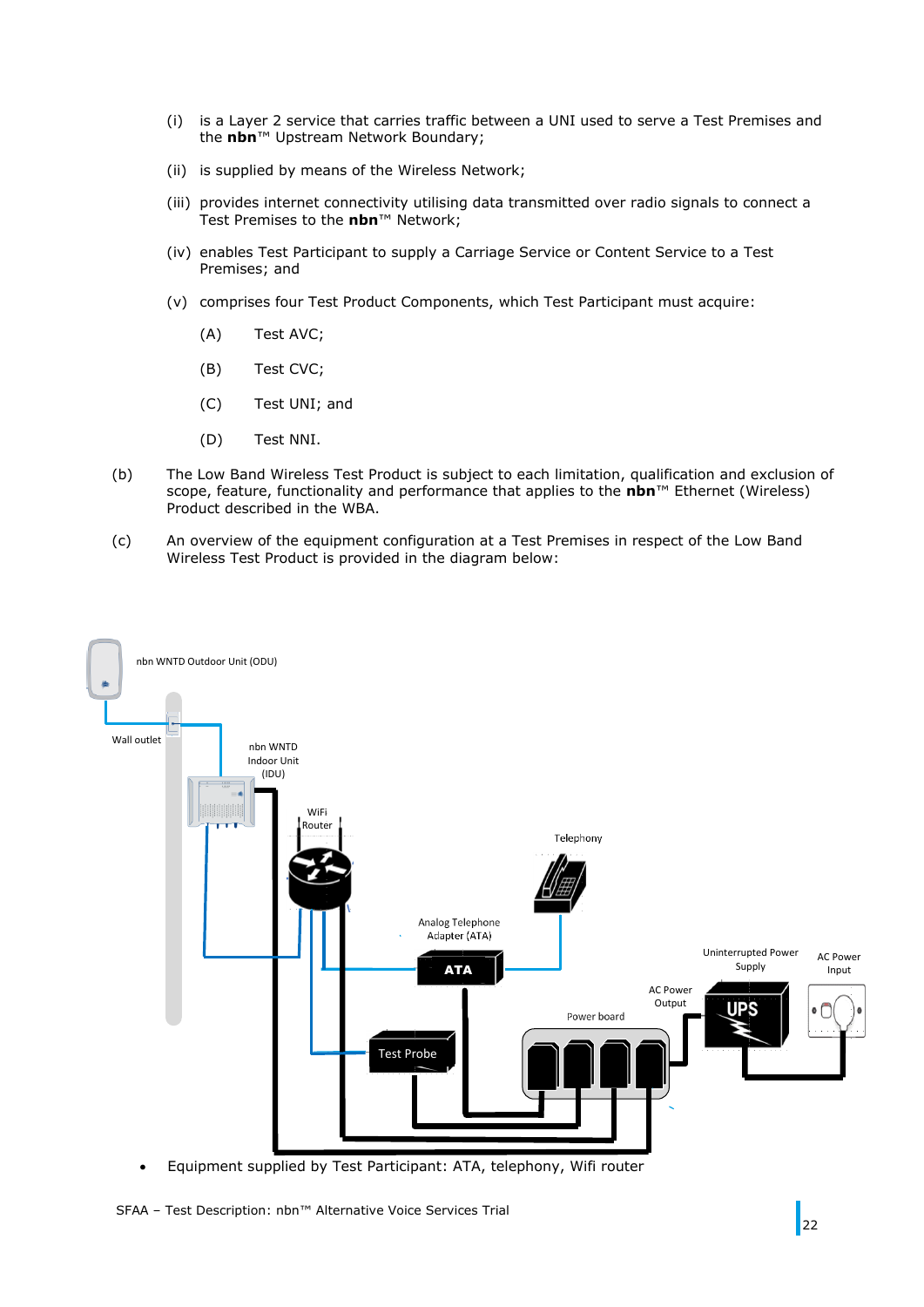• Equipment to be supplied by **nbn**: ODU, IDU test probe, UPS

#### **3.2 Test AVC**

- (a) The **Test Access Virtual Circuit** or **Test AVC** is an Ethernet-based Layer 2 virtual connection on the Wireless Network that carries Test Participant traffic to and from a Test UNI used to serve a Test Premises.
- (b) Test Participant must order a Test AVC (or designate an AVC currently supplied under the WBA on the Wireless Network as a Test AVC) for each Test Premises to which the Low Band Wireless Test Product will be supplied.
- (c) **nbn** will configure the Test AVC to carry data in traffic class 4 (**Test AVC TC-4**) and will also partition the Test AVC to additionally carry data in traffic class 1 (**Test AVC TC-1**).
- (d) Test Participant must select a bandwidth profile for the Test AVC TC-4 from the following available options:
	- (i) 25/5 Mbps (PIR); or
	- (ii) Wireless Plus (potential maximum Information Rate).
- (e) Test Participant must select the 0.15/0.15 Mbps (symmetrical CIR) bandwidth profile for the Test AVC TC-1 component.

#### **3.3 Test CVC**

- (a) A **Test Connectivity Virtual Circuit** or **Test CVC** is Ethernet-based Layer 2 virtual capacity on the **nbn**™ Network used to carry Test Participant traffic between multiple Test AVCs in a CSA on an aggregated basis and the Test NNI at the POI serving that CSA.
- (b) **nbn** will make the Test CVC available in traffic class 1 (**Test CVC TC-1**) and traffic class 4 (**Test CVC TC-4**).
- (c) Test Participant must select a bandwidth profile for the Test CVC TC-1 from the following available options:
	- (i) 0-10 Mbps in increments of 5Mbps;
	- (ii) 10-20 Mbps in increments of 10Mbps;
	- (iii) 20-30 Mbps in increments of 5Mbps;
	- (iv) 30-60 Mbps in increments of 10Mbps;
	- (v) 60-120 Mbps in increments of 20Mbps;
	- (vi) 120-150 Mbps in increments of 30Mbps;
	- (vii) 150-300 Mbps in increments of 50Mbps; or
	- (viii)300-500Mbps in increments of 100Mbps.
- (d) Test Participant must select a bandwidth profile for the Test CVC TC-4 from the following available options:
	- (i) 100-300Mbps in increments of 50Mbps; or
	- (ii) 300-10,000Mbps in increments of 100Mbps.

#### **3.4 Test UNI**

- (a) The Test UNI is a UNI-D as described in section 4 of the **nbn**™ Ethernet Product Description in the WBA (to the extent it relates to **nbn**™ Ethernet (Wireless)).
- SFAA Test Description: nbn™ Alternative Voice Services Trial